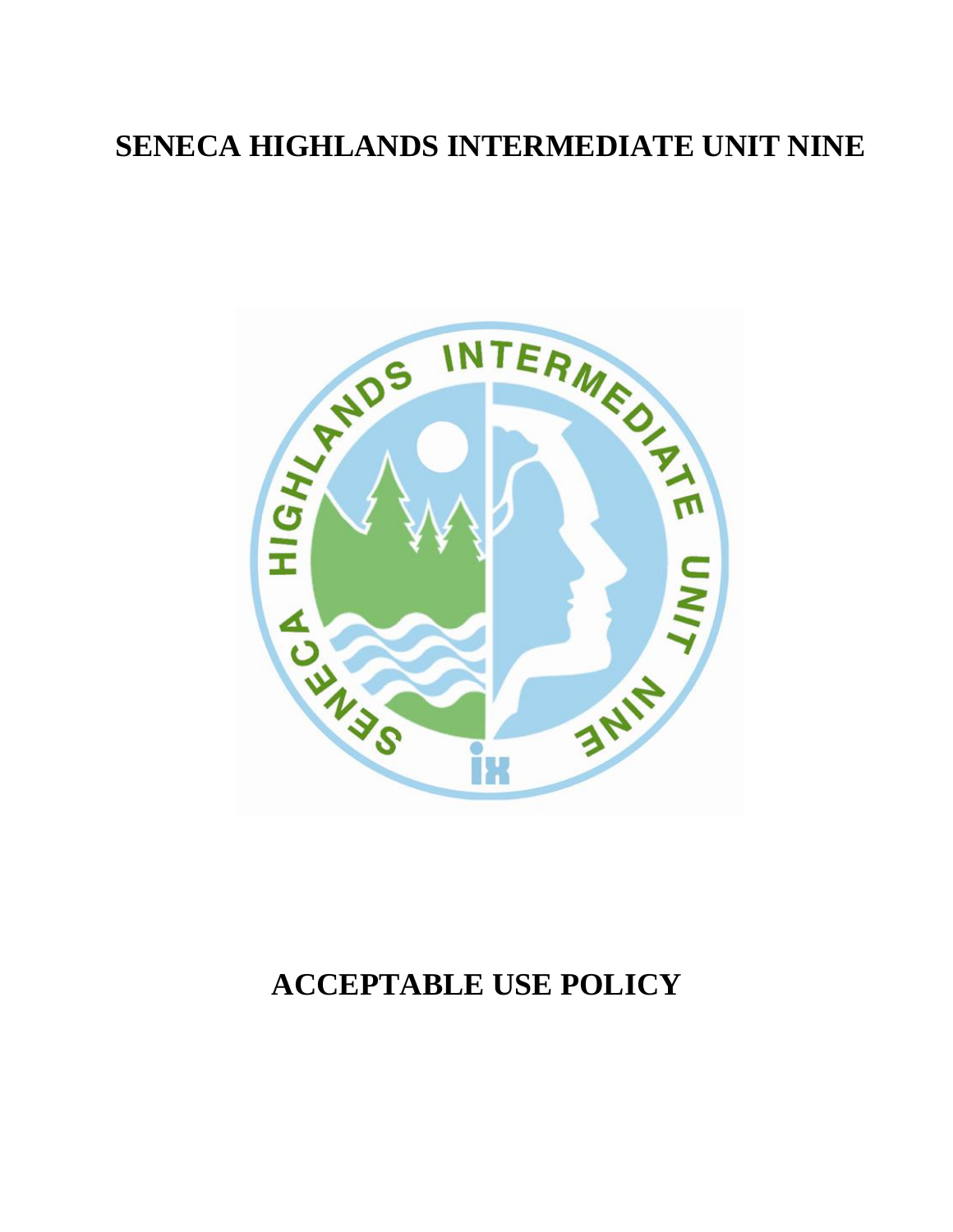# Acceptable Use of the Communications and Information Systems (CIS)

# TABLE OF CONTENTS

|    |                                                                                | Page |
|----|--------------------------------------------------------------------------------|------|
| 1. |                                                                                |      |
|    |                                                                                |      |
| 3. |                                                                                |      |
| 4. |                                                                                |      |
| 5. |                                                                                |      |
| 6. |                                                                                |      |
|    |                                                                                |      |
|    |                                                                                |      |
|    |                                                                                |      |
|    |                                                                                |      |
|    |                                                                                |      |
|    |                                                                                |      |
|    |                                                                                |      |
|    |                                                                                |      |
|    |                                                                                |      |
|    |                                                                                |      |
|    |                                                                                |      |
|    |                                                                                |      |
|    |                                                                                |      |
|    |                                                                                |      |
|    |                                                                                |      |
|    |                                                                                |      |
|    | Cloud, Virtual, and Online Storage of Intermediate Unit Information and Data19 |      |
|    |                                                                                |      |
|    |                                                                                |      |

# **1. Purpose**

 $\overline{a}$ 

The Seneca Highlands Intermediate Unit ("Intermediate Unit") provides employees, students, and Guests ("Users") with hardware, software, and access to the Intermediate Unit's Electronic Communication System<sup>1</sup> and network, which includes Internet access, whether wired, wireless, cellular, virtual, cloud, or by any other means. Guests include, but are not limited to, visitors, workshop attendees, volunteers, adult education staff and students, Board members, independent contractors, and Intermediate Unit consultants and vendors.

<sup>&</sup>lt;sup>1</sup>See the **Definition** section for the defined terms generally provided in initial capital letters throughout this Policy.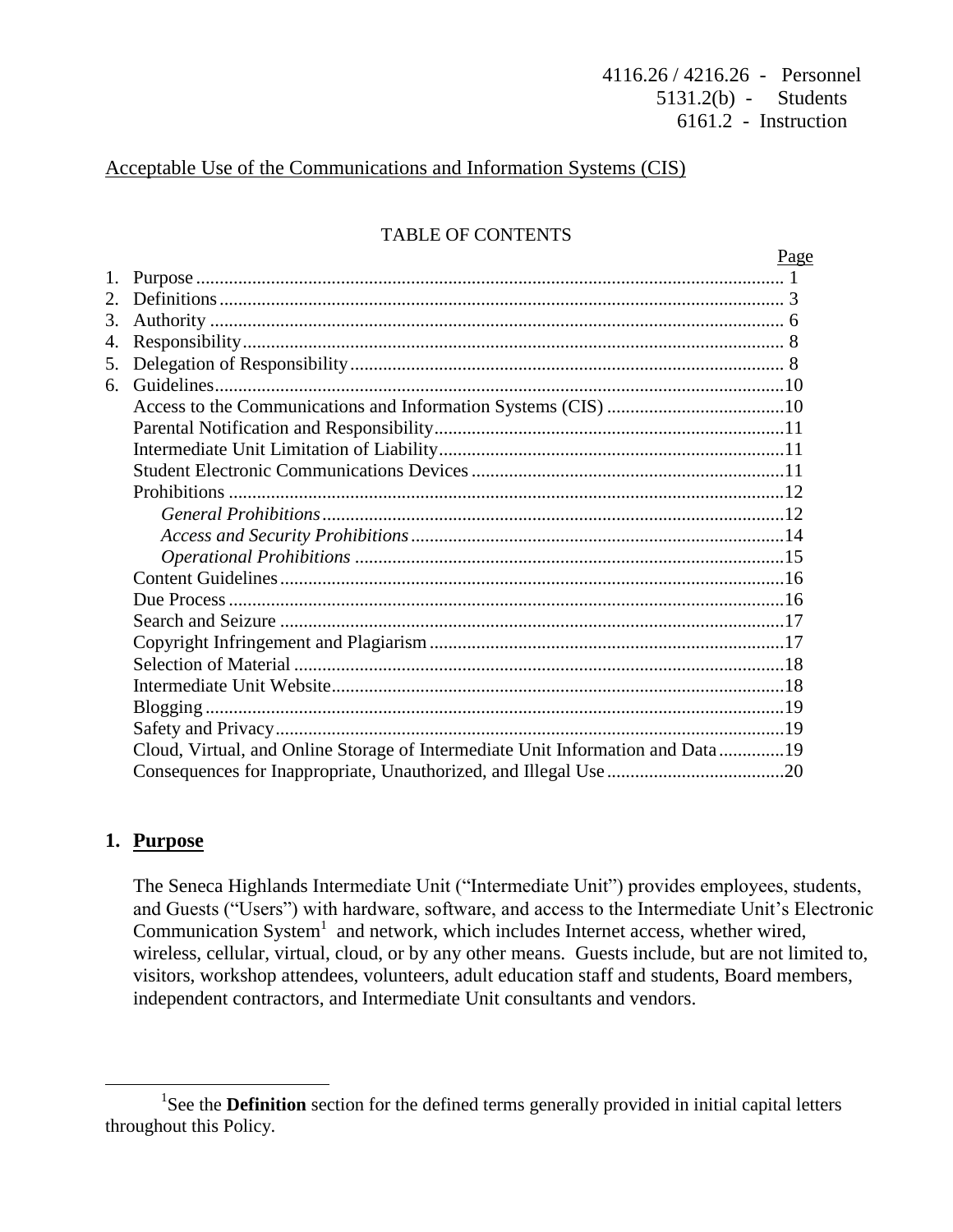Computers, network, Internet, electronic communications, information systems, databases, files, software, and media, collectively called "CIS," provide vast, diverse and unique resources. The Intermediate Unit will provide access to the Intermediate Unit's CIS for Users if there is a specific Intermediate Unit-related purpose to access information; to research; to collaborate; to facilitate learning and teaching; and/or to foster the Educational Purpose and mission of the Intermediate Unit.

For Users, the Intermediate Unit's CIS must be used for Educational Purposes and performance of Intermediate Unit job duties in compliance with this Policy, other Intermediate Unit policies, regulations, rules, and procedures, Internet Service Provider (ISP) and website terms, and local, state, and federal laws. For employees, Incidental Personal Use of the Intermediate Unit Computers during breaks, and lunch is permitted as defined in this Policy. Students may only use the CIS for Educational Purposes.

CIS may include Intermediate Unit Computers which are located or installed on Intermediate Unit property, at Intermediate Unit events, connected to the Intermediate Unit's network, or when using its mobile computing equipment, telecommunication facilities in protected and unprotected areas or environments, directly from home, or indirectly through another ISP, and if relevant, when Users bring and use their own personal Computers or personal electronic devices, and, if relevant, when Users bring and use another entity's Computer or electronic device to an Intermediate Unit location, an event, or connect it to the Intermediate Unit's network.

If Users bring personal Computers or personal electronic devices onto Intermediate Unit property, to Intermediate Unit events, or connect them to the Intermediate Unit's network and systems, and if the Intermediate Unit reasonably believes the personal Computers and/or personal electronic devices contain Intermediate Unit information or contain information that violates a Intermediate Unit policy, regulation, the legal rights of the Intermediate Unit or another person, or involves significant harm to the Intermediate Unit or another person, or involves a criminal activity, the personal Computers or personal electronic devices may be legally accessed in accordance with the law to insure compliance with this Policy, other Intermediate Unit policies, regulations, rules, procedures, ISP and website terms, and local, state, and federal laws. Users are permitted to use the Intermediate Unit's services, for example, when a student User has a signed Intermediate Unit Electronic Communication Devices Permission Form by his or her parent(s)/guardian(s).

The Intermediate Unit intends to strictly protect its CIS against numerous outside and internal risks and vulnerabilities. Users are important and critical players in protecting these Intermediate Unit assets and in lessening the risks that can destroy these important and critical assets. Consequently, Users are required to fully comply with this Policy, and to immediately report any violations or suspicious activities to the Executive Director, and/or designee. Conduct otherwise will result in actions further described in the Consequences for Inappropriate, Unauthorized and Illegal Use section found in the last section of this Policy, and provided in other relevant Intermediate Unit policies, regulations, rules, and procedures.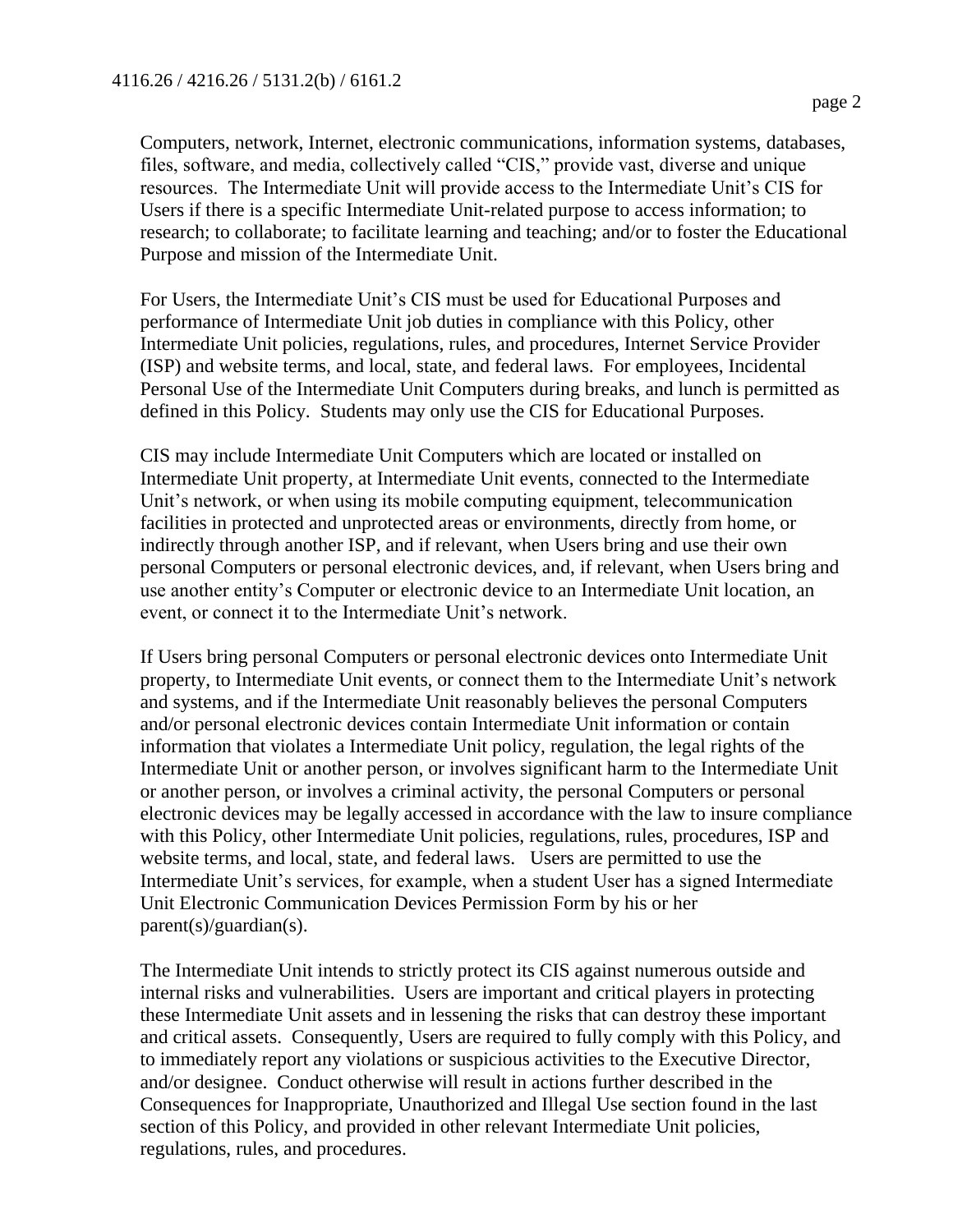# **2. Definitions**

*Child Pornography -* Under federal law, any Visual Depiction, including any photograph, film, video, picture, or Computer or Computer-generated image or picture, whether made or produced by electronic, mechanical, or other means, of sexually explicit conduct, where:

- 1. The production of such Visual Depiction involves the use of a Minor engaging in sexually explicit conduct;
- 2. Such Visual Depiction is a digital image, Computer image, or Computer-generated image that is, or is indistinguishable from, that of a Minor engaging in sexually explicit conduct; or
- 3. Such Visual Depiction has been created, adapted, or modified to appear that an identifiable Minor is engaging in sexually explicit conduct. 20 U.S.C. § 6777; 18 U.S.C. § 2256(8); 47 U.S.C. § 254(h)(7)(F).

Under Pennsylvania law, any person who intentionally views or knowingly possesses or controls any book, magazine, pamphlet, slide, photograph, film, videotape, Computer depiction or other material depicting a child under the age of eighteen (18) years engaging in a prohibited Sexual Act or in the simulation of such act is guilty of a felony of the third degree for their first offense, or guilty of a felony of the second degree for a second offense. 18 Pa.C.S.A. § 6312(d); 24 P.S. § 4603.

*Computer -* Includes any Intermediate Unit owned, leased or licensed or User-owned personal hardware, software, or other technology used on Intermediate Unit premises or at Intermediate Unit events, or connected to the Intermediate Unit network, containing Intermediate Unit programs or Intermediate Unit or student data (including images, files, and other information) attached or connected to, installed in, or otherwise used in connection with a Computer. Computer includes, but is not limited to, Intermediate Unit and Users': desktop, notebook, powerbook, tablet PC or laptop computers, servers, firewalls/security systems, distance learning equipment, videoconference units, printers, facsimile machine, cables, modems, and other peripherals; specialized electronic equipment used for students' special educational purposes; RFID, and Global Positioning System (GPS) equipment; personal digital assistants (PDAs); iPods, MP3 players; USB/jump drives; iPads, Kindles, and other electronic readers; iPhones, cell phones, with or without Internet access and/or recording and/or camera/video and other capabilities and configurations, telephones, mobile phones, or wireless devices, two-way radios/telephones and other smartphones; beepers; paging devices, laser pointers and attachments; Pulse Pens; and any other such technology developed. 20 U.S.C. § 6777(e); 18 U.S.C. §2256(6); Policy 5142.2 (Electronic Communication Devices).

*Electronic Communications Systems -* Any messaging, collaboration, publishing, broadcast, or distribution system that depends on electronic communications resources to create, send, forward, reply to, transmit, store, hold, copy, download, display, view, read, or print electronic records for purposes of communication across electronic communications network systems between or among individuals or groups, that is either explicitly denoted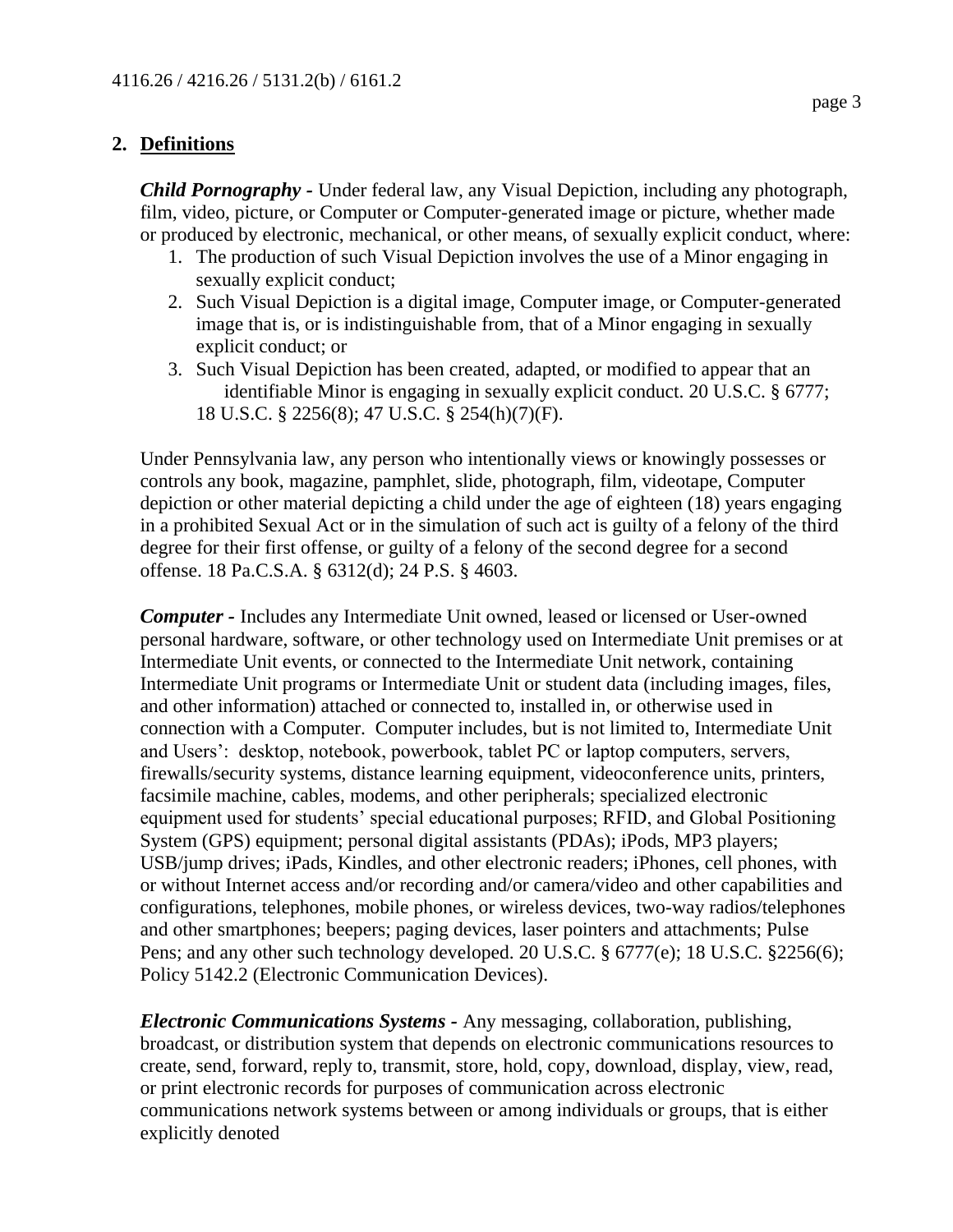as a system for electronic communications or is implicitly used for such purposes. Further, an Electronic Communications System means any wire, radio, electromagnetic, photooptical or photoelectronic facilities for the transmission/transfer of signs, signals, writing, images, sounds, data, or intelligence of any nature, wire or electronic communications, and any Computer facilities or related electronic equipment for the electronic storage of such communications.

Examples include, without limitation, the Internet, intranet, electronic mail services, text and instant messaging, GPS, PDAs, facsimile machines, cell phones with or without Internet access and/or electronic mail and/or recording devices, cameras/video, and other capabilities and configurations.

*Educational Purpose -* Includes use of the CIS for classroom activities, professional or career development, and to support the Intermediate Unit's curriculum, policies and mission statement.

*Harmful to Minors -* Under federal law, any picture, image, graphic image file or other Visual Depictions that:

- 1. Taken as a whole, with respect to Minors, appeals to the prurient interest in nudity, sex, or excretion;
- 2. Depicts, describes, or represents in a patently offensive way with respect to what is suitable for Minors, an actual or simulated Sexual Act or Sexual Content, actual or simulated normal or perverted Sexual Acts, or lewd exhibition of the genitals, and
- 3. Taken as a whole lacks serious literary, artistic, political, educational or scientific value as to Minors. 20 U.S.C. § 6777(e)(6); 47 U.S.C. § 254(h)(7)(G).

Under Pennsylvania law, that quality of any depiction or representation in whatever form, of nudity, Sexual Conduct, sexual excitement, or sadomasochistic abuse, when it:

- 1. Predominantly appeals to the prurient, shameful, or morbid interest of Minors; and
- 2. Is patently offensive to prevailing standards in the adult community as a whole with respect to what is suitable for Minors; and
- 3. Taken as a whole, lacks serious literary, artistic, political, educational or scientific value for Minors. 18 Pa. C.S.A. § 5903(e)(6); 24 P.S. § 4603.

*Inappropriate Matter* - Includes, but is not limited to visual, graphic, video, text and any other form of indecent, sexually explicit, Obscene, pornographic, Child Pornographic, or other material that is Harmful to Minors. Examples include: taking, disseminating, transferring, or sharing, whether by electronic transfer (such as sexting, emailing, texting, among others) or otherwise, hateful, illegal, defamatory, lewd, vulgar, profane, inflammatory, threatening, harassing, discriminating (as it pertains to race, color, religion, national origin, gender, marital status, age, sexual orientation, political beliefs, receipt of financial aid, or disability), violent, bullying/cyberbullying, flagging, terroristic, and other Inappropriate Matter and material specified throughout this Policy, and other Intermediate Unit policies, regulations, rules, and procedures. It also includes advocating the destruction of property.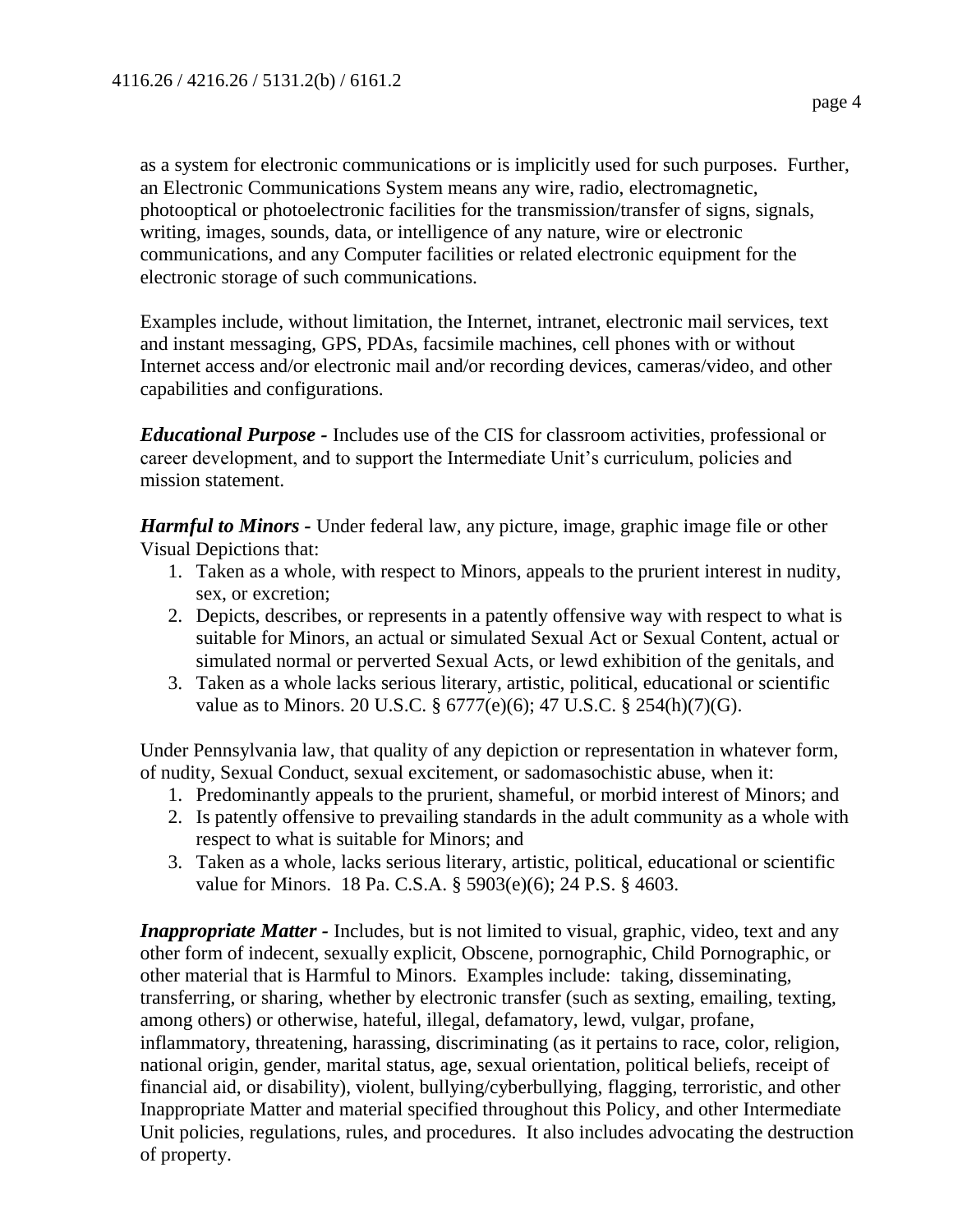*Incidental personal use -* Incidental Personal Use of school Computers is permitted for employees so long as such use does not interfere with the employee's job duties and performance, with system operations, or with other system Users, or is excessive. Personal use must comply with this Policy and all other applicable Intermediate Unit policies, regulations, rules, procedures, and ISP and website terms, local, state, and federal laws, and must not damage the Intermediate Unit's CIS.

*Minor -* For purposes of compliance with the federal Children's Internet Protection Act (CIPA), an individual who has not yet attained the age of seventeen (17). For other purposes, Minor shall mean the age of minority as defined in the relevant law. 47 U.S.C. § 254(h)(7)(D); 20 U.S.C. §6777(e); 18 U.S.C. § 2256; 18 Pa.C.S.A. § 5903(e).

*Obscene* - Under Federal law, analysis of the material meets the following elements:

- 1. Whether the average person, applying contemporary community standards, would find that the material, taken as a whole, appeals to the prurient interest;
- 2. Whether the work depicts or describes, in a patently offensive way, sexual conduct specifically designed by the applicable state or federal law to be Obscene; and
- 3. Whether the work taken as a whole lacks serious literary, artistic, political, educational, or scientific value. 18 U.S.C. § 1460; 20 U.S.C. § 6777(e); 47 U.S.C. §  $254(h)(7)(E)$ .

Under Pennsylvania law, any material or performance if:

- 1. The average person, applying contemporary community standards, would find that the material, taken as a whole, appeals to the prurient interest;
- 2. The subject matter depicts or describes in a patently offensive way, Sexual Conduct described in the law to be Obscene; and
- 3. The subject matter, taken as a whole lacks serious literary, artistic, political, educational or scientific value. 18 Pa.C.S.A. § 5903(b); 24 P.S. § 4603.

*Sexual Act and Sexual Contact -* As defined at 18 U.S.C. § 2246(2), and at 18 U.S.C. § 2246(3), 18 Pa.C.S.A. § 5903. 18 Pa.C.S.A. § 5903(e)(3); 18 U.S.C. § 2246; 20 U.S.C. § 6777(e); 47 U.S.C. § 254(h)(7)(H).

*Technology Protection Measure(s) -* A specific technology that blocks or filters Internet access to Visual Depictions that are Obscene, Child Pornographic or Harmful to Minors. 47 U.S.C. § 254(H)(&)(I); 24 P.S. § 4606.

*Visual Depictions -* Undeveloped film and videotape and data stored on Computer disk or by electronic means which is capable of conversion into a visual image, and data which is capable of conversion into a visual image that has been transmitted by any means, whether or not stored in a permanent format, but does not include mere words. 18 Pa.C.S.A. § 2256; 18 U.S.C. § 1460(b).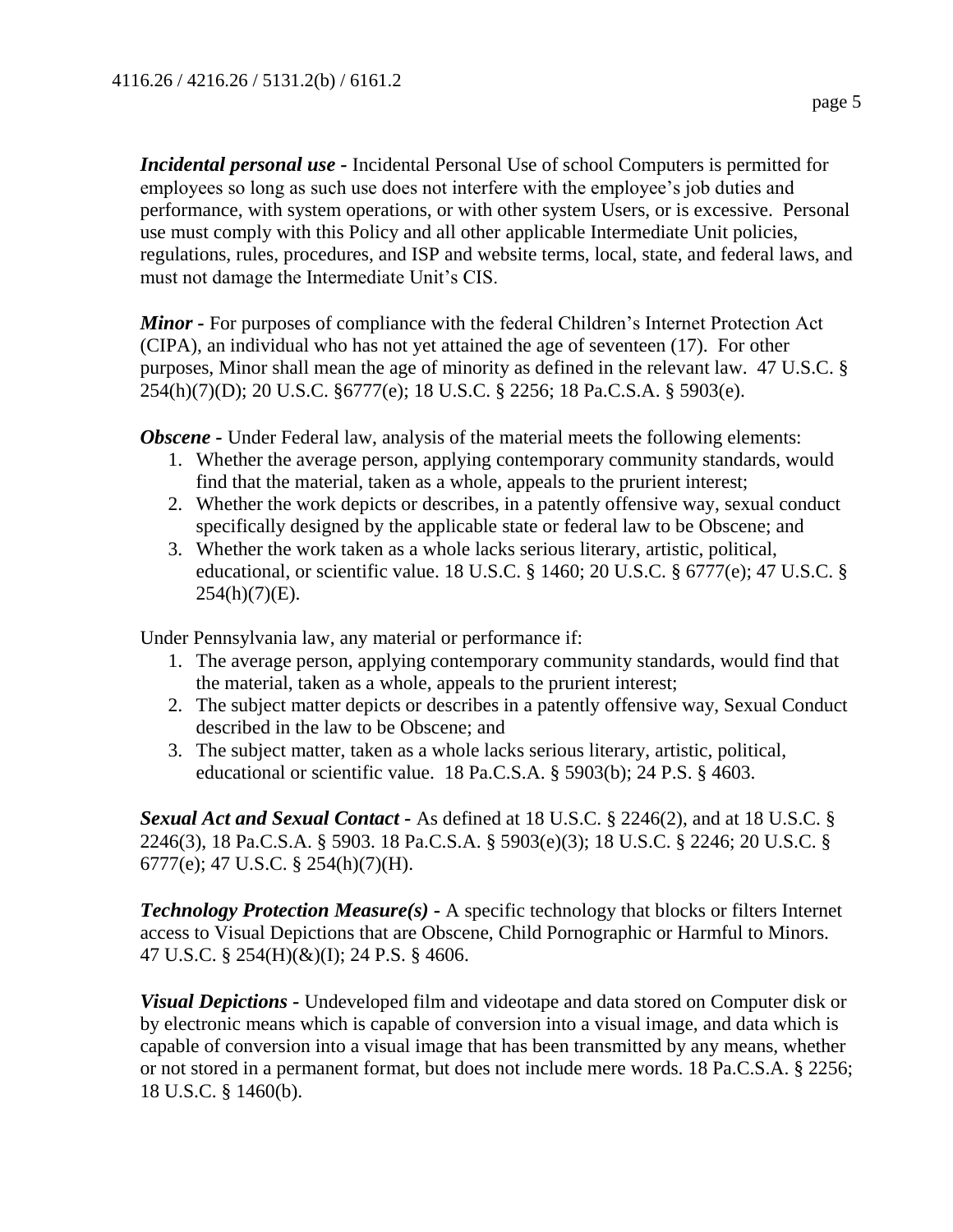## **3. Authority**

Access to the Intermediate Unit's CIS through school resources is a privilege, not a right. These, as well as the User accounts and information, are the property of the Intermediate Unit, which reserves the right to deny access to prevent unauthorized, inappropriate or illegal activity, and may revoke those privileges and/or administer appropriate disciplinary action. The Intermediate Unit will cooperate to the extent legally required with other educational entities, ISP and website terms, and local, state and federal officials in any investigation concerning or related to the misuse of the CIS, or other legal requests, whether criminal or civil actions. 47 U.S.C. § 254(1); 24 P.S. § 510; 24 P.S. § 4604.

It is often necessary to access Users' accounts in order to perform routine maintenance and security tasks. System administrators have the right to access by interception, and to access the stored communication of Users' accounts for any reason in order to uphold this Policy, regulations, rules, procedures, the law, and to maintain the system. Users should have no privacy expectations in the contents of their personal files or any of their use of the Intermediate Unit's CIS. USERS SHOULD HAVE NO EXPECTATION OF PRIVACY IN ANYTHING THEY CREATE, STORE, SEND, RECEIVE, OR DISPLAY ON OR OVER THE INTERMEDIATE UNIT'S CIS, INCLUDING THEIR PERSONAL FILES OR ANY OF THEIR USE OF THE INTERMEDIATE UNIT'S CIS. The Intermediate Unit reserves the right to record, check, receive, monitor, track, log, access and otherwise inspect any or all CIS use and to monitor and allocate fileserver space. Users of the Intermediate Unit's CIS who transmit or receive communications and information shall be deemed to have consented to having the content of any such communication recorded, checked, received, monitored, tracked, logged, accessed and otherwise inspected or used by the Intermediate Unit, and to the monitoring and allocating fileserver space. Passwords and message delete functions do not restrict the Intermediate Unit's ability or right to access such communications or information.

The Intermediate Unit reserves the right to restrict access to any Internet sites or functions it may deem inappropriate through general policy, software blocking or online server blocking. Specifically, the Intermediate Unit operates and enforces Technology Protection Measure(s) that block or filter online activities of Minors on its Computers used and accessible to adults and students so as to filter or block Inappropriate Matter on the Internet as defined in this Policy. Measures designed to restrict adults' and Minors' access to material Harmful to Minors may be disabled to enable an adult or made less restrictive for a student (who has provided written consent from a parent or guardian) to access bona fide research, not within the prohibitions of this Policy, or for another lawful purpose. No person may have access to material that is illegal under federal or state law. 20 U.S.C. § 6777(c); 24 P.S. § 4610.

Expedited review and resolution of a claim that this Policy is denying a student or adult to access material will be enforced by an administrator, supervisor, or their designee, upon the receipt of written consent from a parent or guardian for a student, and upon the written request from an adult presented to the Executive Director, and/or designee. 20 U.S.C. § 6777(c); 24 P.S. § 4610.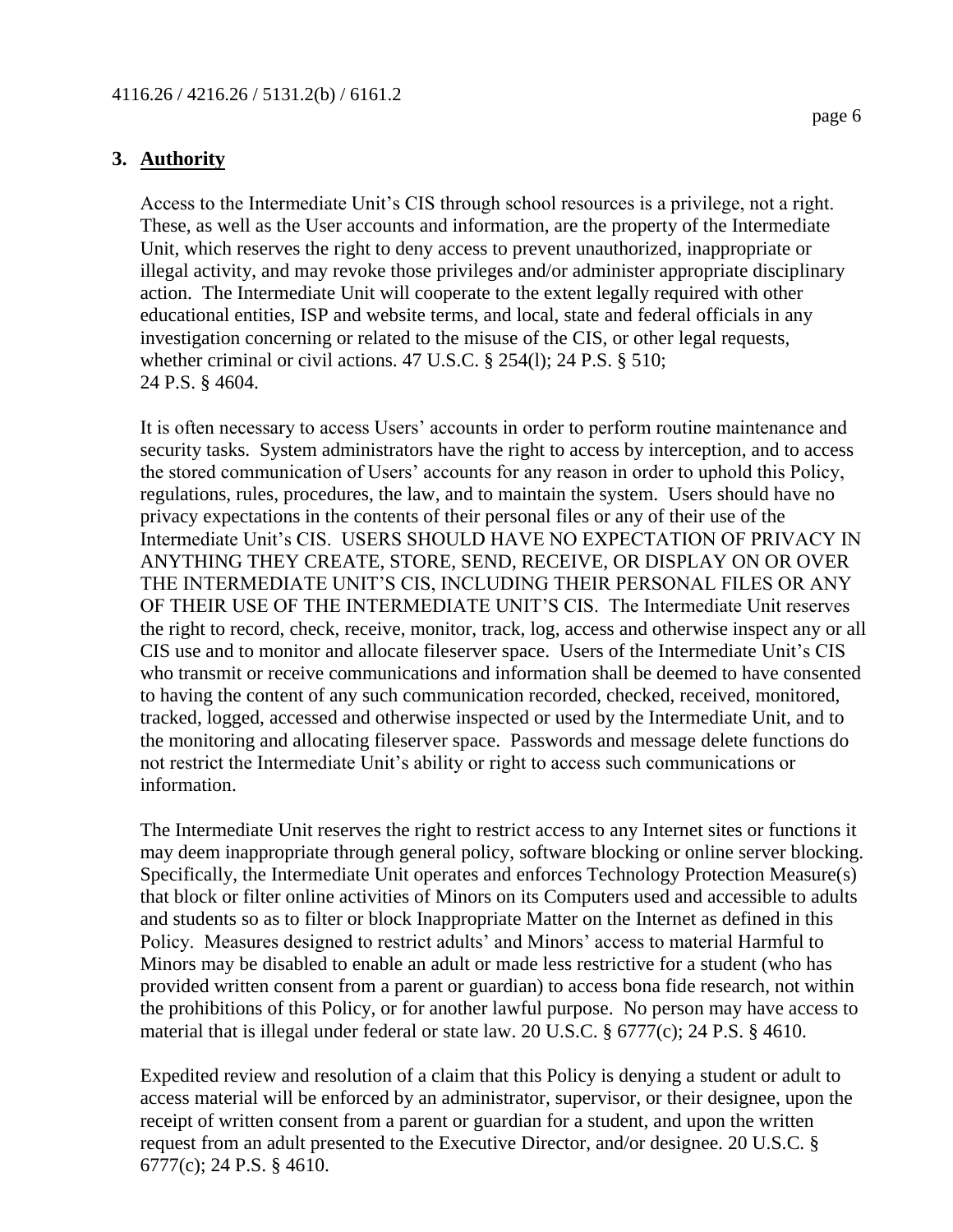The Intermediate Unit has the right, but not the duty, to inspect, review, or retain electronic communication created, sent, displayed, received or stored on and over the Intermediate Unit's CIS and to monitor, record, check, track, log, access or otherwise inspect its CIS.

In addition, in accordance with the law, the Intermediate Unit has the right, but not the duty, to inspect, review, or retain Electronic Communications created sent, displayed, received, or stored on User's personal computers, electronic devices, networks, Internet, Electronic Communications Systems, and in databases, files, software, and media that contain Intermediate Unit programs, information and/or data.

Also, in accordance with the law, the Intermediate Unit has the right, but not the duty, to inspect, review, or retain electronic communication created, sent, displayed, received or stored on another entity's computer or electronic device when Users bring and use another entity's computer or electronic device to a Intermediate Unit location, event, or connect it to the Intermediate Unit network and/or systems, and/or that contains Intermediate Unit programs, or Intermediate Unit data or information.

The above applies no matter where the use occurs whether brought onto Intermediate Unit property, to Intermediate Unit events, or connected to the Intermediate Unit network, or when using mobile computing equipment and telecommunications facilities in protected or unprotected areas or environments, directly from home, or indirectly through another social media or ISP, as well as by other means. All actions must be conducted in accordance with the law, assist in the protection of the Intermediate Unit's resources, insure compliance with this Policy, or other Intermediate Unit policies, regulations, rules, and procedures, social media and ISP and website terms, or local, state, and federal laws.

The Intermediate Unit will cooperate to the extent legally required with social media sites, ISPs, local, state, and federal officials in investigations or with other legal requests, whether criminal or civil actions.

The Intermediate Unit reserves the right to restrict or limit usage of lower priority CIS and Computer uses when network and computing requirements exceed available capacity according to the following priorities:

- 1. Highest uses that directly supports the education of the students.
- 2. Medium uses that indirectly benefit the education of the students.
- 3. Lowest uses that include reasonable and limited educationally-related interpersonal communications and employee limited Incidental Personal use.
- 4. Forbidden all activities in violation of this Policy, other Intermediate Unit policies, regulations, rules, procedures, ISP and website terms, and local, state, or federal law.

The Intermediate Unit additionally reserves the right to:

- 1. Determine which CIS services will be provided through Intermediate Unit resources.
- 2. Determine the types of files that may be stored on Intermediate Unit file servers and Computers.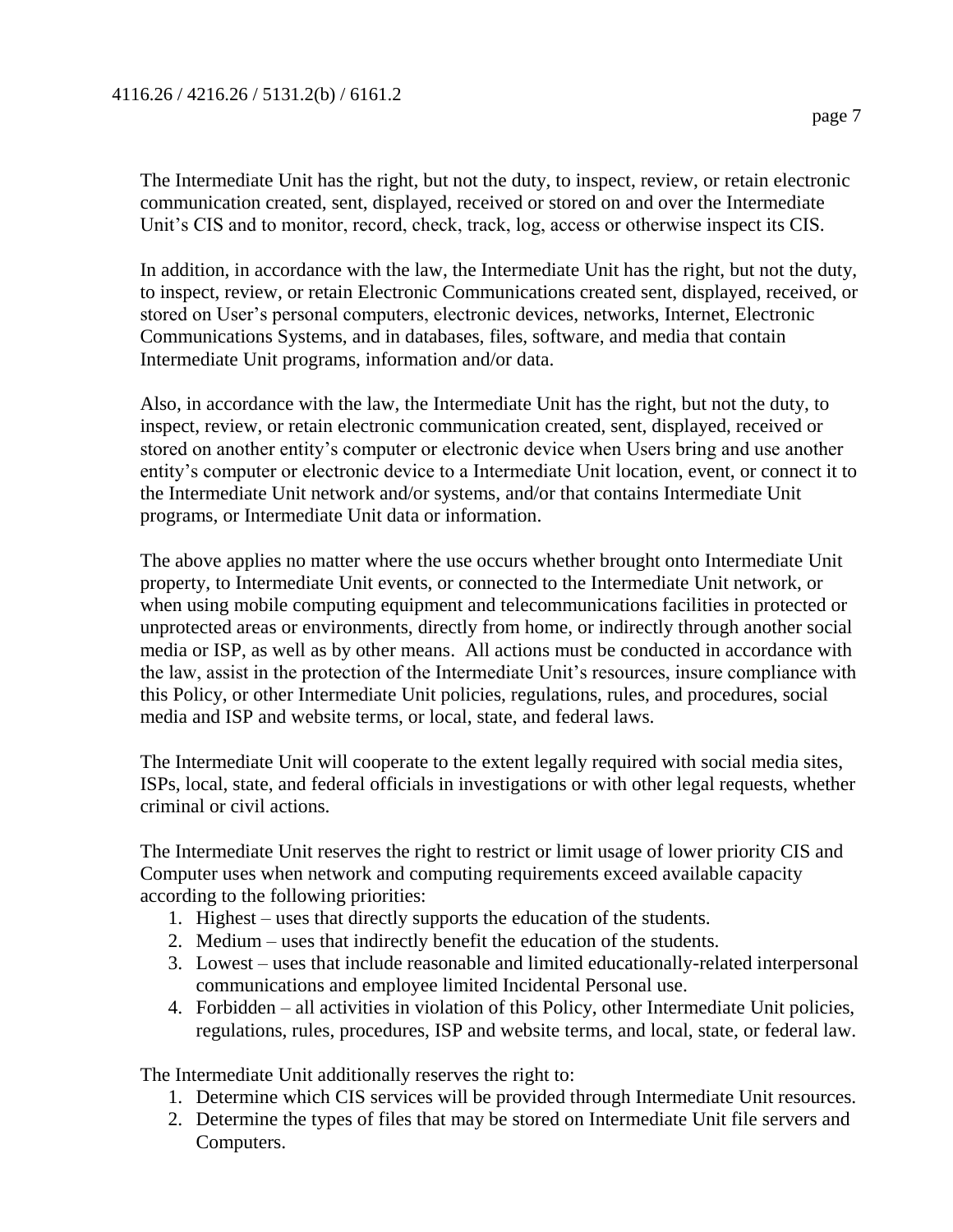- 4. Remove excess e-mail and other Electronic Communications or files taking up an inordinate amount of fileserver disk space after a reasonable time.
- 5. Revoke User privileges, remove User accounts, or refer to legal authorities, and/or school district authorities when violation of this and any other applicable Intermediate Unit policies, regulations, rules, and procedures occur or ISP and website terms, state or federal law is violated, including, but not limited to, those governing network use, copyright, security, privacy, employment, social media, vendor access, data breach, and destruction of Intermediate Unit resources and equipment.

# **4. Responsibility**

Due to the nature of the Internet as a global network connecting thousands of Computers around the world, Inappropriate Matter, as defined in this Policy, can be accessed through the network and Electronic Communication Systems. Because of the nature of the technology that allows the Internet to operate, the Intermediate Unit cannot completely block access to these resources. Accessing these and similar types of resources may be considered an unacceptable use of Intermediate Unit resources and will result in actions explained further in the Consequences for Inappropriate, Unauthorized and Illegal Use section found in the last section of this Policy, and as provided in relevant Intermediate Unit policies, regulations, rules, and procedures.

The Intermediate Unit must publish a current version of this Policy so that all Users are informed of their responsibilities. A copy of this Policy, and the *Acknowledgement and Consent Form(s)* must be provided to all Users, who must sign the Intermediate Unit's Acknowledgement Form, either by electronic or written means.

Employees must be capable and able to use the Intermediate Unit's CIS and software relevant to the employee's responsibilities.

# **5. Delegation of Responsibility**

The Executive Director, and/or designee, will serve as the coordinator to oversee the Intermediate Unit's CIS and will work with other regional or state organizations as necessary to educate Users, approve activities, provide leadership for proper training for all Users in the use of the CIS and the requirements of this Policy, other Intermediate Unit policies, regulations, rules, and procedures, establish a system to insure adequate supervision of the CIS, maintain executed *User Acknowledgement and Consent Forms*, and interpret and enforce this Policy, other Intermediate Unit policies, regulations, rules, and procedures.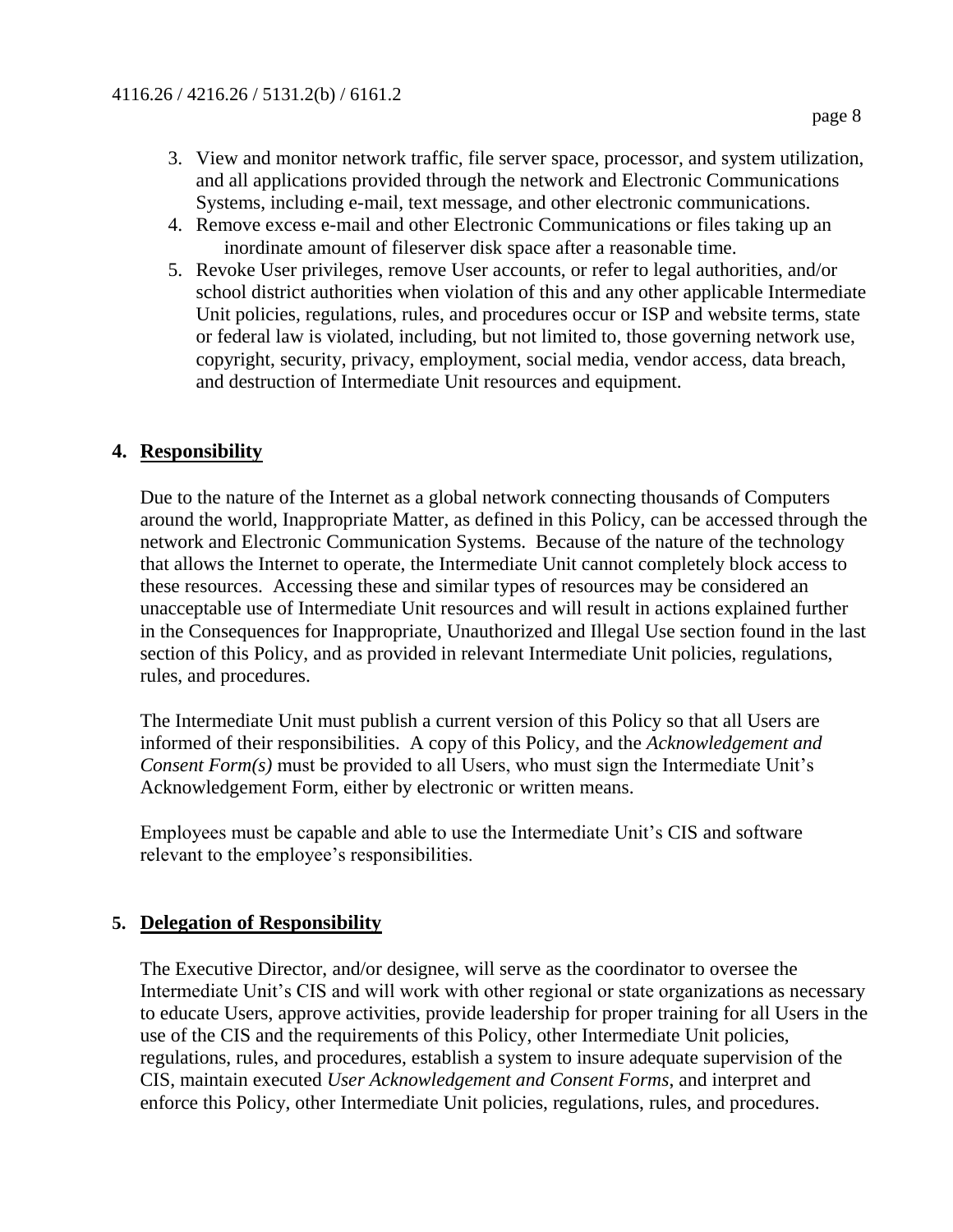The Executive Director, and/or designee, will establish a process for setting-up individual and class accounts, set quotas for disk usage on the system, establish Record Retention and Records Destruction Policy and a Records Retention Schedule to include electronically stored information, and establish the Intermediate Unit virus protection process.

Administrators, teachers and staff have the responsibility to work together to help students develop the skills and judgment required to make effective and appropriate use of the resources. All Users have the responsibility to respect the rights of all other Users within the Intermediate Unit and the Intermediate Unit CIS, and to abide by the policies, regulations, rules and procedures established by the Intermediate Unit, and ISP and website, and, state and federal laws.

The Executive Director, and/or designee, has the responsibility to make Minors aware of appropriate online behavior, including interacting with other individuals on social networking websites and in chat rooms and cyberbullying awareness and response. 47 U.S.C. § 254 (5)(B)(iii); 24 P.S. § 1303.1-A.

If necessary, the Executive Director is granted the authority to create and enforce an administrative regulation(s) to accompany this Policy.

References: PA Consolidated Statutes Annotated – 18 Pa. C.S.A. § 5903, 6312 PA Child Internet Protection Act – 24 P.S. § 4601 et seq. PA Bullying Act – 24 P.S. § 13-1303.1-A PA – 18 Pa. C.S.A. § 6312; 24 P.S. § 4603, 4604 U.S. Copyright Law – 17 U.S.C. § 101 et seq. Digital Millennium Copyright Act 17 U.S.C. § 512, 1202 United States Code – 18 U.S.C. § 1460, 2246, 2252, 2256; 47 U.S.C. § 254 Enhancing Education Through Technology Act of 2001 – 20 U.S.C. § 6777 Federal Children's Internet Protection Act – 47 U.S.C. § 254 School Code – 24 P.S. § 1317.1 Board Policies, Administrative Regulations, Rules, and Procedures

Policy Adopted: September 20, 2010

Policy Revised: June 18, 2012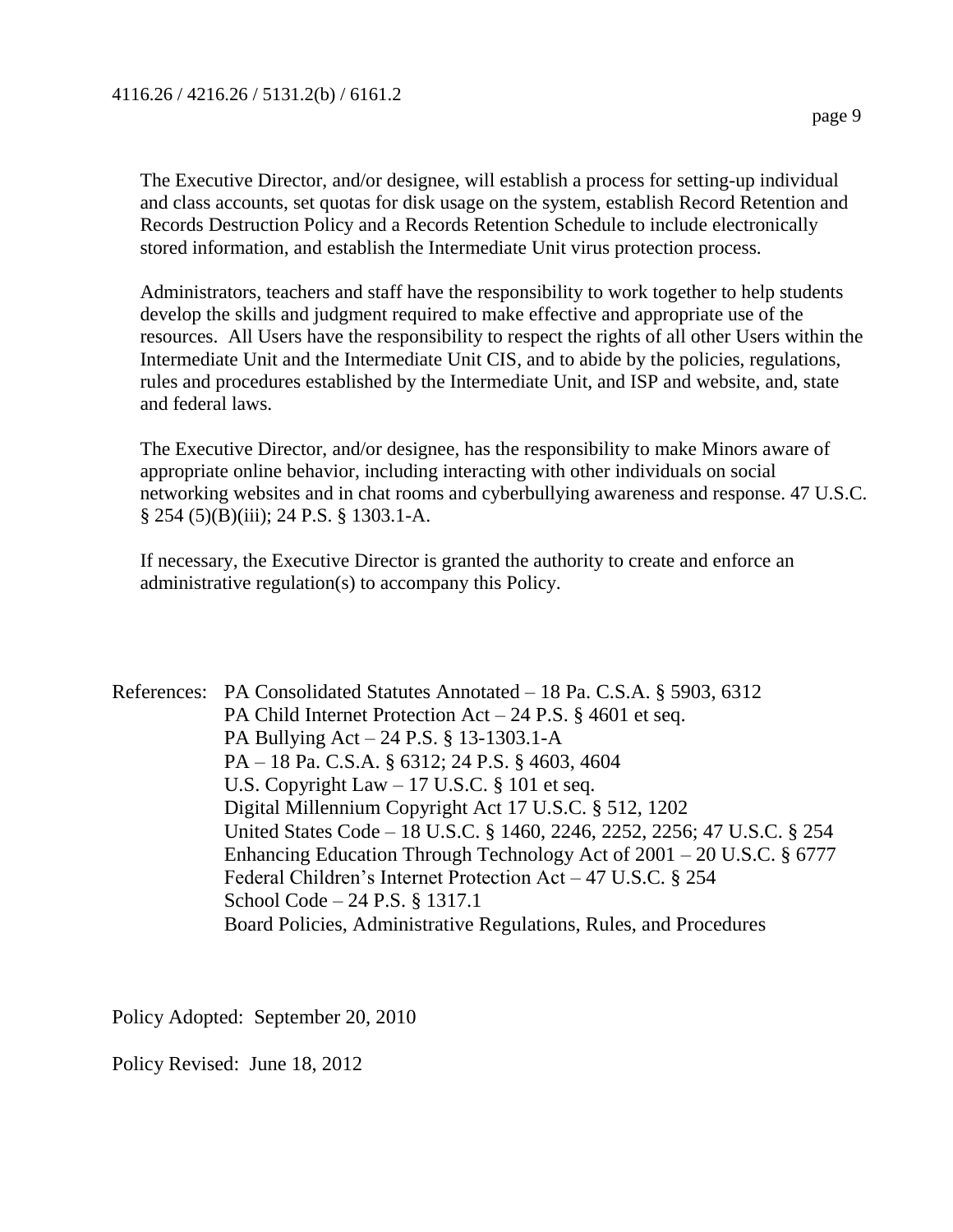## **6. Administrative Guidelines**

#### Access to the CIS

The CIS accounts of Users must be used only by authorized owners of the accounts and only for authorized purposes.

An account will be made available according to a procedure developed by appropriate Intermediate Unit authorities.

This Policy, as well as other relevant Intermediate Unit policies, regulations, rules, and procedures, will govern use of the Intermediate Unit's CIS for Users.

Types of Services include, but are not limited to:

- 1. Internet Intermediate Unit employees, students, and Guests will have access to the Internet through the Intermediate Unit's CIS, as needed.
- 2. E-Mail and Text Messaging Intermediate Unit employees may be assigned individual e-mail and text messaging accounts for work-related use and Incidental Personal Use, as defined in this Policy. Students may be assigned individual e-mail accounts, if necessary, by the Executive Director, and/or designee, and at the recommendation of the teacher who will also supervise the students' use of the e-mail service (see also Authority section, paragraph 2). Students and Guests may not be assigned text message accounts.
- 3. Guest Accounts Guests may receive an individual Internet account with the approval of the Executive Director, and/or designee, if there is a specific Intermediate Unit-related purpose requiring such access. Use of the systems by a Guest must be specifically limited to the Intermediate Unit-related purpose and comply with this Policy, and all other Intermediate Unit policies, regulations, rules, and procedures, as well as ISP and website terms, state and federal laws, and may not damage the Intermediate Unit's CIS. An Intermediate Unit *Acknowledgement and Consent Form* must be signed in writing or electronically by a Guest, and if the Guest is a Minor, a parent's written signature also is required.
- 4. Blogs Employees may be permitted to have Intermediate Unit-sponsored blogs, as long as they agree with and comply with the Social Media Policy and Administrative Regulation, and receive the approval of the Executive Director, and/or designee. All bloggers must follow the rules provided in this Policy, and all other applicable policies (for example, the Intermediate Unit's Social Media Policy), regulations (for example, the Intermediate Unit's Social Media Administrative Regulations), rules, and procedures of the Intermediate Unit, ISP and website terms, and local, state, and federal laws.
- 5. Web 2.0 Second Generation and Web 3.0 Third Generation Web-based Services Certain Intermediate Unit authorized Second Generation and Third Generation Web-based services, such as blogging, authorized social networking sites, wikis, podcasts, RSS feeds, social software, folksonomies and collaboration tools that emphasize online participatory learning (where Users share ideas, comment on one another's project, plan, design, or implement, advance or discuss practices, goals, and ideas together, co-create, collaborate and share) among Users may be permitted by the Intermediate Unit, when there is awareness and/or approval by their immediate supervisor/teacher, the services are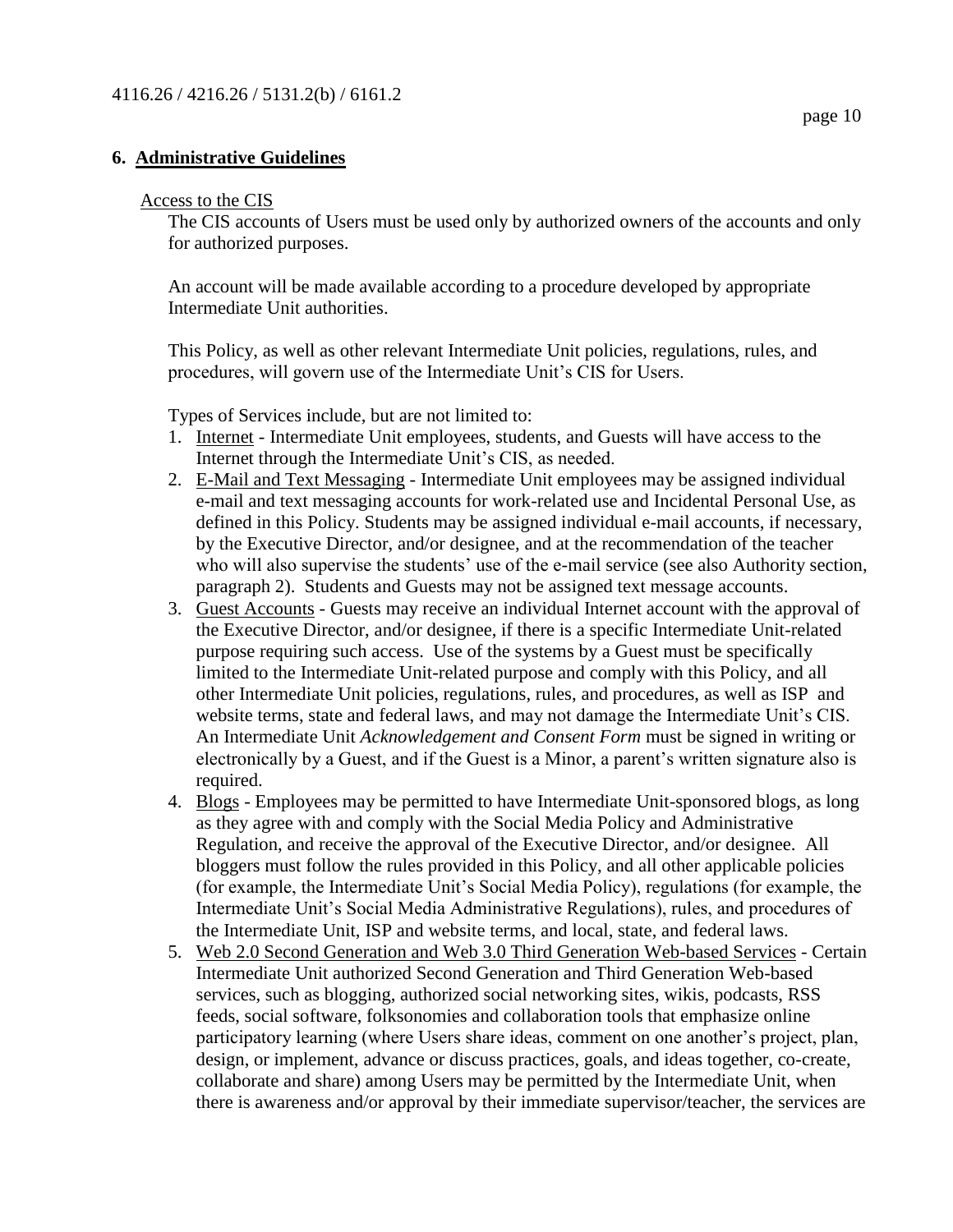being use for educational/work-related purposes, and the User agrees with and complies with the Intermediate Unit's Social Media Policy and Administrative Regulation, other relevant policies, regulations, rules, and procedures including the copyright, ISP and website terms, and local, state, and federal laws during such use.

## Parental Notification and Responsibility

The Intermediate Unit will notify the parents/guardians about the Intermediate Unit CIS and the policies, regulations, rules, and procedures governing their use. This Policy contains restrictions on accessing inappropriate material. There is a wide range of material available on the Internet, some of which may not be fitting with the particular values of the families of the students. It is not practically possible for the Intermediate Unit to monitor and enforce a wide range of social values in student use of the Internet. Further, the Intermediate Unit recognizes that parents and guardians bear primary responsibility for transmitting their particular set of family values to their children. The Intermediate Unit will encourage parents/guardians to specify to their child(ren) what material is and is not acceptable for their child(ren) to access through the Intermediate Unit's CIS. Parents/Guardians are responsible to help monitor their child(ren)'s use of the Intermediate Unit's CIS when they are accessing the systems.

## Intermediate Unit Limitation of Liability

The Intermediate Unit makes no warranties of any kind, either expressed or implied, that the functions or the services provided by or through the Intermediate Unit's CIS will be error-free or without defect. The Intermediate Unit does not warrant the effectiveness of Internet filtering. The electronic information available to Users does not imply endorsement of the content by the Intermediate Unit, nor is the Intermediate Unit responsible for the accuracy or quality of the information obtained through or stored on the CIS. The Intermediate Unit will not be responsible for any damage Users may suffer, including but not limited to, information that may be lost, damaged, delayed, misdelivered, or unavailable when using the Computers, network and Electronic Communications Systems. The Intermediate Unit shall not be responsible for material that is retrieved through the Internet, or the consequences that may result from them. The Intermediate Unit shall not be responsible for any unauthorized financial obligations, charges or fees resulting from access to the Intermediate Unit's CIS. In no event will the Intermediate Unit be liable to the User for any damages whether direct, indirect, special or consequential, arising out the use of the CIS.

## Student Use of Electronic Communication Devices

 $\overline{a}$ 

The possession and Silent Use<sup>2</sup> of Electronic Communication Devices, including Personal Electronic Communication Devices, by Intermediate Unit students when in compliance with the Electronic Communication Devices Policy, other Intermediate Unit policies, regulations,

<sup>&</sup>lt;sup>2</sup>See Definition section in the Electronic Communication Devices Policy (5142.2) for the defined terms relevant to Electronic Communication Devices and Personal Electronic Communication Devices provided in initial capital letters in this Policy.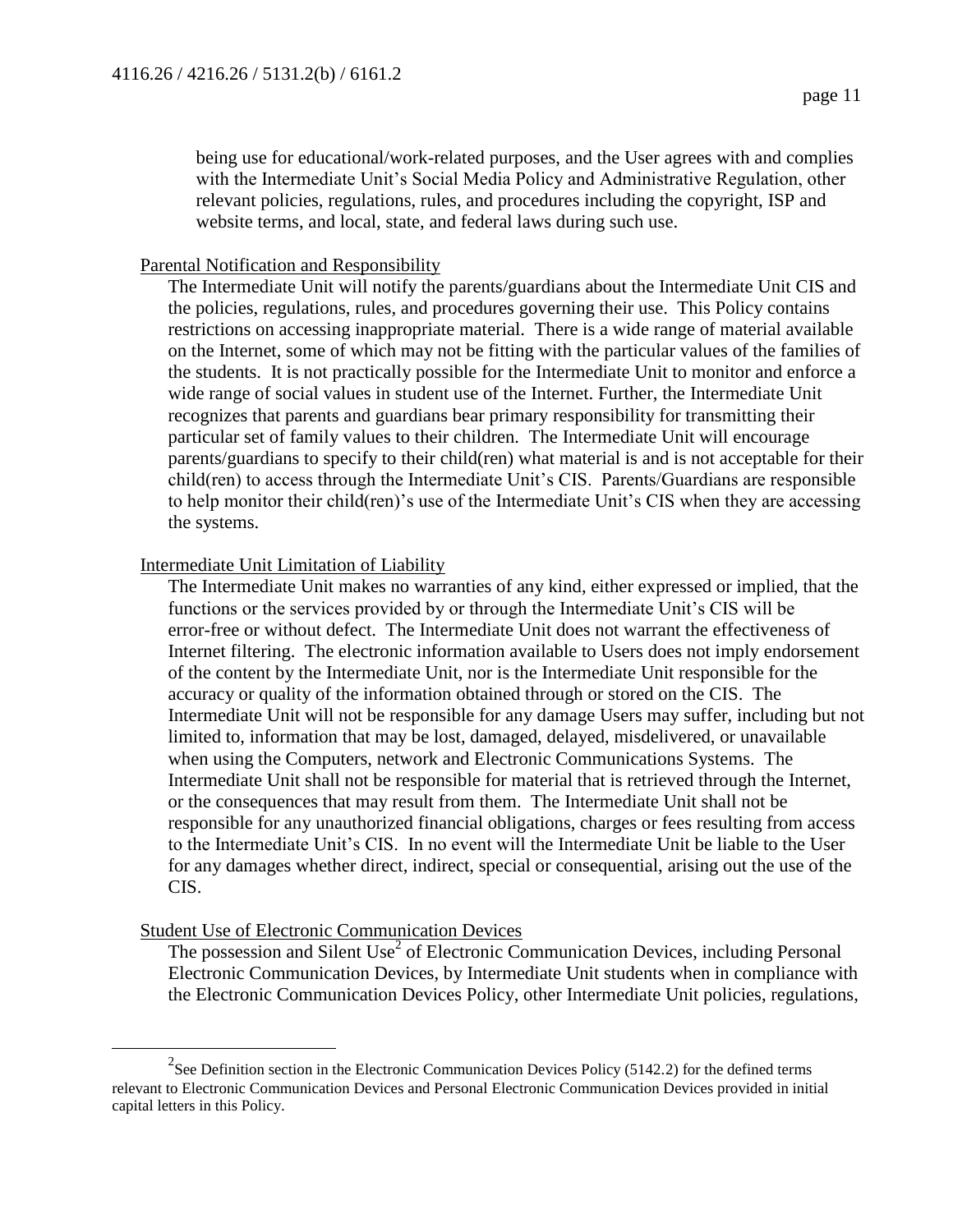rules, and procedures, ISP and website terms, and local, state, and federal laws, and supportive of the educational program of the Intermediate Unit, is permitted. However, the possession and use of Electronic Communication Devices, including Personal Electronic Communication Devices, by students that are found to be disruptive to the educational process and/or environment can be abusive in ways that negatively affect students, employees, and the Intermediate Unit's mission and environment, and therefore, they are prohibited in accordance with this Policy, other Intermediate Unit policies, regulations, rules and procedures, ISP and website terms, and local, state, and federal laws. Electronic Communication Devices Policy #5142.2; 24 P.S. § 1317.1.

#### Prohibitions

The use of the Intermediate Unit's CIS for illegal, inappropriate, unacceptable, or unethical purposes by Users is prohibited. Such activities engaged in by Users are strictly prohibited and illustrated below. The Intermediate Unit reserves the right to determine if any activity not appearing in the list below constitutes an acceptable or unacceptable use of the CIS.

These prohibitions are in effect any time Intermediate Unit resources are accessed whether on Intermediate Unit property, at Intermediate Unit events, while connected to the Intermediate Unit's network, when using mobile computing equipment, telecommunication facilities in protected and unprotected areas or environments, directly from home, or indirectly through another ISP, and if relevant, when an employee or student uses their own or another entity's equipment.

## *General Prohibitions* –

Users are prohibited from using Intermediate Unit CIS to:

- 1. Communicate about non-work or non-school related matters unless the employees' use comports with the definition of Incidental Personal Use in this Policy.
- 2. Send, receive, view, download, store, access, print, post, distribute, or transmit material that is Harmful to Minors, indecent, Obscene, pornographic, Child Pornographic, terroristic, sexually explicit, sexually suggestive. This includes but is not limited to, Visual Depictions. Examples include, taking, disseminating, transferring, or sharing Obscene, pornographic, lewd, or otherwise illegal images or photographs, whether by electronic data transfer or otherwise (such as, sexting, e-mailing, texting, among others). Nor may Users advocate the destruction of property.
- 3. Send, receive, view, download, upload, store, access, print, distribute, or transmit Inappropriate Matter as defined in this Policy, and material likely to be offensive or objectionable to recipients.
- 4. Cyberbully another individual or entity. Intermediate Unit's Bullying/Cyberbullying Policy #5131; #5131 (CTC). 24 P.S. §13-1301.1-A.
- 5. Access or transmit gambling information or promote or participate in pools for money, including but not limited to, basketball and football, or any other betting or games of chance.
- 6. Participate in discussion or news groups that cover inappropriate and/or objectionable topics or materials, including those that conform to the definition of Inappropriate Matter in this Policy.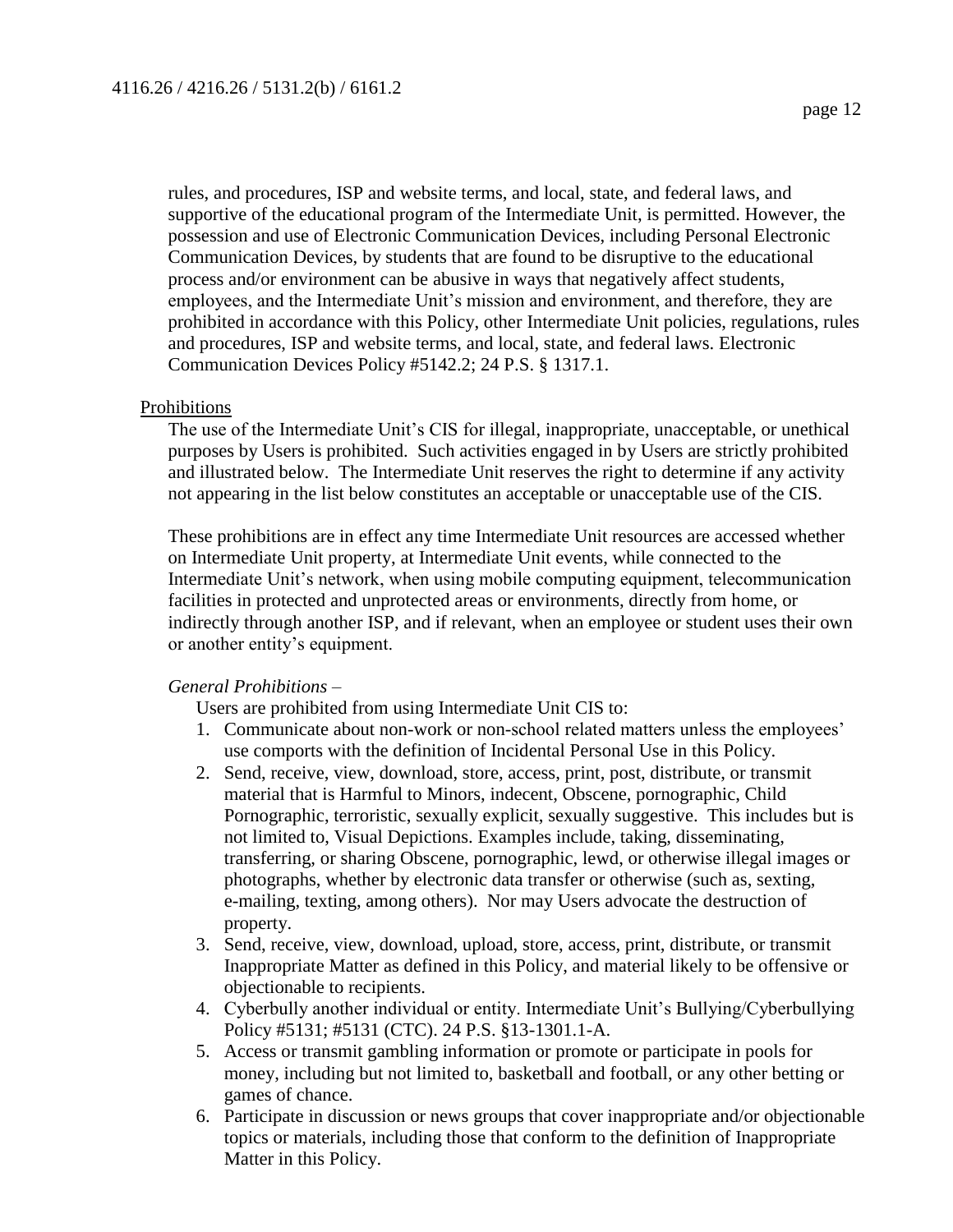- 7. Send terroristic threats, hateful mail, harassing communications, discriminatory remarks, and offensive or inflammatory communications.
- 8. Participate in unauthorized Internet Relay Chats, instant messaging communications and Internet voice communications (online; real-time conversations) that are not for school-related purposes or required for employees to perform their job duties. Students may not use IRCs unless approval has been granted by the Executive Director, and/or designee.
- 9. Use in an illegal manner or to facilitate any illegal activity.
- 10. Communicate through e-mail or text messages for non-educational purposes or activities, unless it is for Incidental Personal Use as defined in this Policy. The use of email to mass mail non-educational or non-work related information is expressly prohibited (for example, the use of the everyone distribution list, all staff lists, building level distribution lists, or other e-mail distributions lists to offer personal items for sale is prohibited).
- 11. Engage in commercial, for-profit, or any business purposes (except where such activities are otherwise permitted or authorized under applicable Intermediate Unit policies); conduct unauthorized fund raising or advertising on behalf of the Intermediate Unit and non-school Intermediate Unit organizations; engage in the unapproved resale of Intermediate Unit Computer resources to individuals or organizations; or use the Intermediate Unit's name in any unauthorized manner that would reflect negatively on the Intermediate Unit, its employees, or students. *Commercial purposes* is defined as offering or providing goods or services or purchasing goods or services for personal use. Intermediate Unit acquisition policies will be followed for Intermediate Unit purchase of goods or supplies through the Intermediate Unit system.
- 12. Engaging in unlawful political lobbying.
- 13. Install, distribute, reproduce or use unauthorized copyrighted software on Intermediate Unit Computers, or copy Intermediate Unit software to unauthorized Computer systems, intentionally infringing upon the intellectual property rights of others or violating a copyright. See Copyright Infringement section in this Policy.
- 14. Install Computer hardware, peripheral devices, network hardware or system hardware. The authority to install hardware or devices on Intermediate Unit Computers is restricted to the Executive Director, and/or designee.
- 15. Encrypt messages using encryption software that is not authorized by the Intermediate Unit from any access point on Intermediate Unit equipment or Intermediate Unit property. Users must use Intermediate Unit approved encryption to protect the confidentiality of sensitive or critical information in the Intermediate Unit's approved manner.
- 16. Access, interfere, possess, or distribute confidential or private information without permission of the Executive Director, and/or designee. An example includes accessing other students' accounts to obtain their grades, or accessing other employees' accounts to obtain information.
- 17. Violate the privacy or security of electronic information.
- 18. Send any Intermediate Unit information to another party, except in the ordinary course of business as necessary or appropriate for the advancement of the Intermediate Unit's business, or educational interest.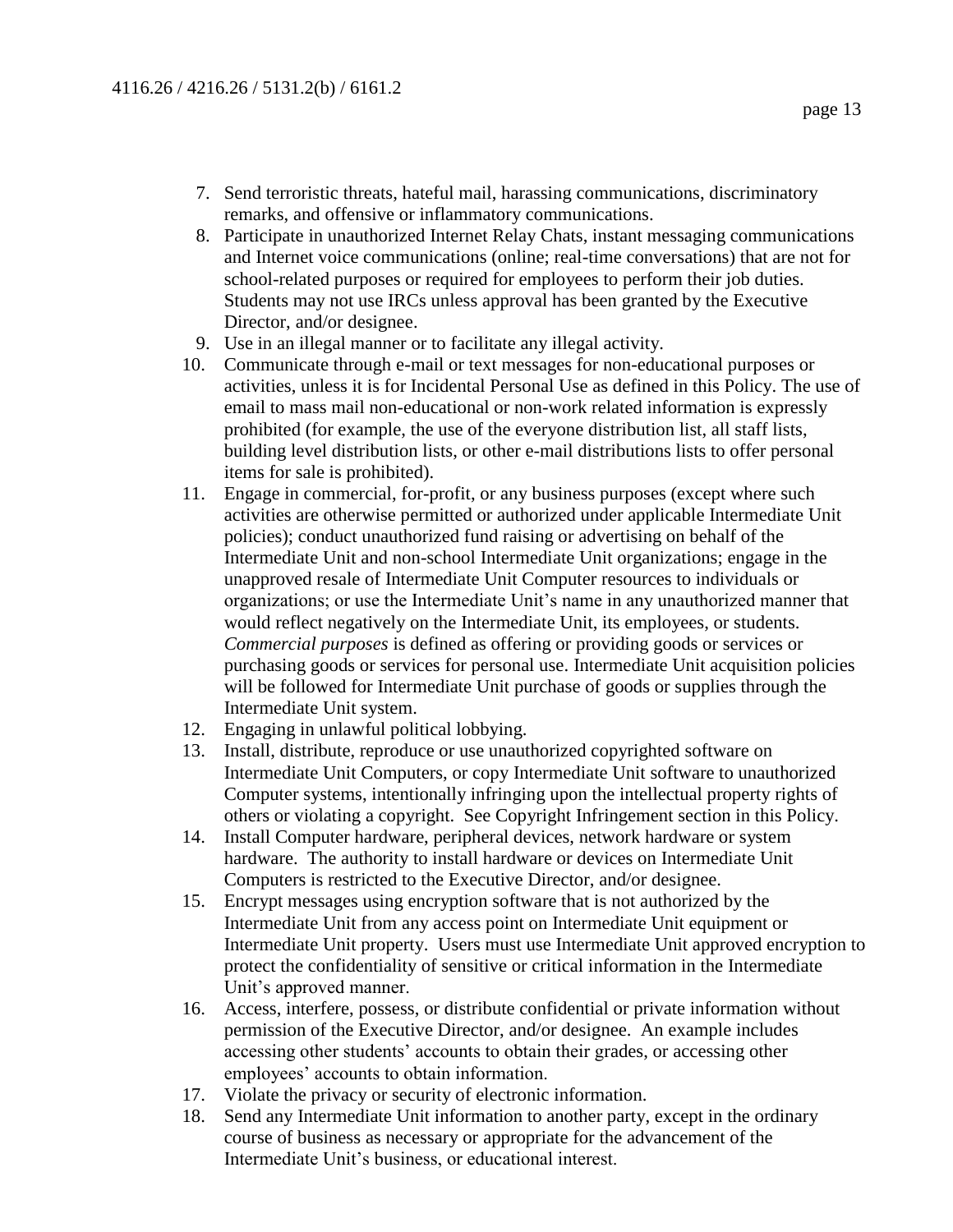- 19. Send unsolicited commercial electronic mail messages, also known as spam.
- 20. Post personal or professional web pages on the Intermediate Unit's website without administrative approval.
- 21. Post anonymous messages.
- 22. Use the name of the "Seneca Highlands Intermediate Unit" and the Intermediate Unit's entities<sup>3</sup>, and their logos or marks in any form in Social Media, on Intermediate Unit Internet pages or websites, on websites not owned or related to the Intermediate Unit, or in forums/discussion boards, to express or imply the official position of the Seneca Highlands Intermediate Unit without the expressed, written permission of the Executive Director, and/or designee. When such permission is granted, the posting must state that the statement does not represent the position of the Intermediate Unit.
- 23. Bypass or attempt to bypass Internet filtering software by any method including, but not limited to, the use of anonymizers/proxies, SSH terminals, or any website that masks the content the User is accessing or attempting to access.
- 24. Advocate illegal drug use, whether expressed or through a latent pro-drug message. This does not include a restriction of political or social commentary on issues, such as the wisdom of the war on drugs or medicinal use.
- 25. Attempt to or obtain personal information under false pretenses with the intent to defraud another person.
- 26. Use location devices to invade a person's privacy or to harm or put another person in jeopardy.
- 27. Plagiarize works that are found on the Internet. Plagiarism is taking the ideas or writings of others and presenting them as they were yours.
- 28. Post false statements, or steal the identity of another person.

*Access and Security Prohibitions* –

 $\overline{a}$ 

Users must immediately notify the Executive Director, and/or designee, if they have identified a possible security problem. Users must read, understand, and submit a signed *Acknowledgement and Consent Form(s)*, and comply with this Policy that includes network, Internet usage, electronic communications, telecommunications, non-disclosure and physical and information security requirements. The following activities related to access to the Intermediate Unit's CIS, and information are prohibited:

- 1. Misrepresentation (including forgery) of the identity of a sender or source of communication.
- 2. Acquiring or attempting to acquire User IDs and passwords of another. Users are required to use unique strong passwords that comply with the Intermediate Unit's password, authentication, and syntax requirements. Users will be held responsible for any misuse of Users' names or passwords while the Users' systems access were left unattended and accessible to others, whether intentional or through negligence.

<sup>&</sup>lt;sup>3</sup>The "Intermediate Unit's entities" include, but are not limited to, the Seneca Highlands Online Webinar Series, Seneca Highlands Wide Area Network, Seneca Highlands Career and Technical Center, Seneca Highlands Rural Leadership Conference, Rural Leadership, Think Tank, Seneca Highlands Education Foundation, Partial Hospitalization Program, Early Intervention, Seneca Highlands Summer Curriculum Institute, Birth-to-Age-Three Early Intervention, IMS Print Shop, Adult Education, and Child Development Association.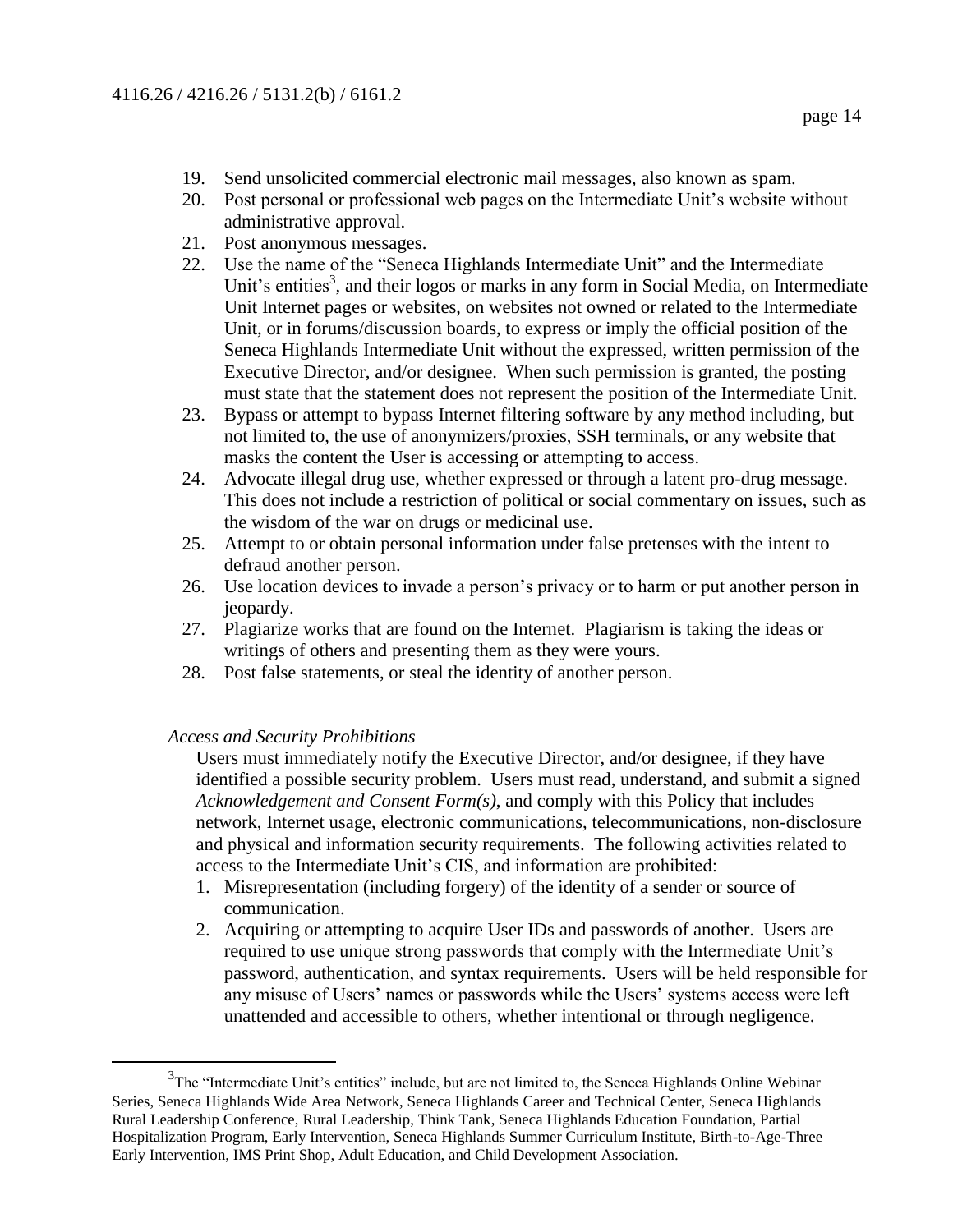- even with consent, or if only for the purpose of "browsing".
- 4. Altering a communication originally received from another person or Computer with the intent to deceive.
- 5. Using Intermediate Unit resources to engage in any illegal act, which may threaten the health, safety or welfare of any person or persons. Such acts would include, but are not limited to, arranging for a drug sale or the illegal purchase of alcohol, engaging in criminal activity, or being involved in a terroristic threat against any person or property.
- 6. Disabling or circumventing any Intermediate Unit security, program or device, for example, but not limited to, anti-spyware, anti-spam software, and virus protection software or procedures.
- 7. Transmitting electronic communications anonymously or under an alias unless authorized by the Intermediate Unit.
- 8. Accessing any website that the Intermediate Unit has filtered or blocked as unauthorized. Examples include, but are not limited to, unauthorized social media, music and video download, and gaming sites.
- 9. Installing or attaching keylogging devices, keylogging mechanisms, or keylogging software of any kind.

Users must protect and secure all electronic resources and information, data and records of the Intermediate Unit from theft and inadvertent disclosure to unauthorized individuals or entities at all times. If any User becomes aware of the release of Intermediate Unit information, data or records, the release must be reported to the Director of Curriculum, Technology, and Research immediately.

## *Operational Prohibitions* –

The following operational activities and behaviors are prohibited:

- 1. Interference with, infiltration into, or disruption of the CIS, network accounts, services, or equipment of others, including, but not limited to, the propagation of Computer "worms" and "viruses," Trojan Horse trapdoor, robot, spider, crawler, program code, the sending of electronic chain mail, and the inappropriate sending of "broadcast" messages to large numbers of individuals or hosts. Users may not hack or crack the network or others' Computers, whether by malware or spyware designed to steal information, or viruses and worms or other hardware or software designed to damage the CIS, or the system of others, or any component of the network, or strip or harvest information, or completely take over a person's Computer, or to "look around."
- 2. Altering or attempting to alter files, system security software or the systems without authorization.
- 3. Unauthorized scanning of the CIS for security vulnerabilities.
- 4. Attempting to alter any Intermediate Unit computing or networking components (including, but not limited to, fileservers, bridges, routers, or hubs) without authorization or beyond one's level of authorization.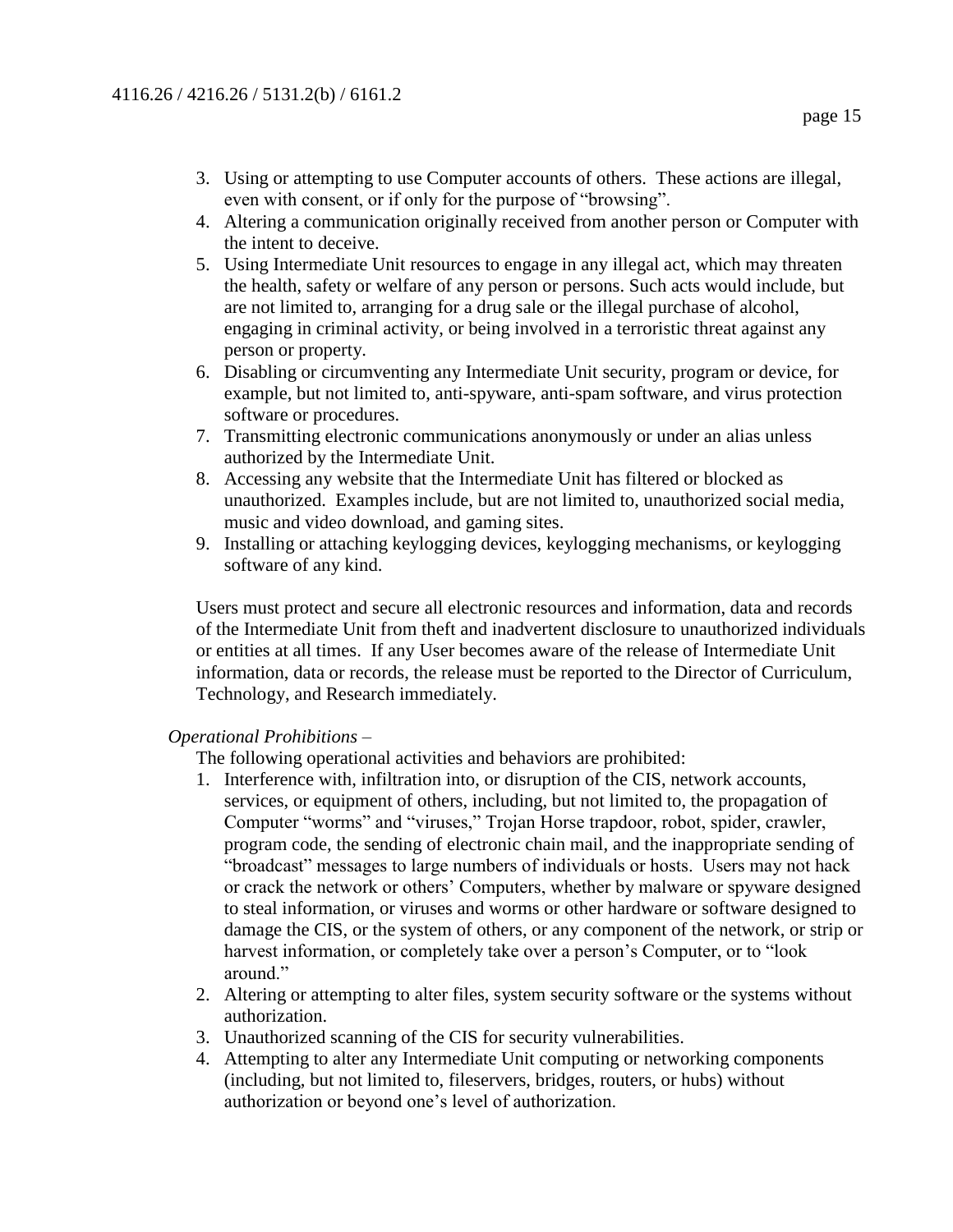- 5. Unauthorized wiring, including attempts to create unauthorized network connections, or any unauthorized extension or re-transmission of any Computer, Electronic Communications Systems, or network services, whether wired, wireless, cable, virtual, cloud, cellular, or by other means.
- 6. Connecting unauthorized hardware and devices to the CIS.
- 7. Loading, downloading, or use of unauthorized games, programs, files, or other electronic media, including, but is not limited to, downloading unauthorized music and video files.
- 8. Intentionally damaging or destroying the integrity of the Intermediate Unit's electronic information.
- 9. Intentionally destroying the Intermediate Unit's Computer hardware or software.
- 10. Intentionally disrupting the use of the CIS.
- 11. Damaging the Intermediate Unit's Computers, CIS, networking equipment through the Users' negligence or deliberate act, including but not limited to vandalism.
- 12. Failing to comply with requests from appropriate teachers or Intermediate Unit administrators to discontinue activities that threaten the operation or integrity of the CIS.

## Content Guidelines

Information electronically published on the Intermediate Unit's CIS shall be subject to the following guidelines:

- 1. Published documents, including but not limited to audio and video clips or conferences, may not include a User's date of birth, Social Security number, driver' license number, financial information, credit card number, health information, phone number(s), street address, or box number, name (other than first name) or the names of other family members without the consent of the User, and if relevant parent.
- 2. Documents, web pages, electronic communications, or videoconferences, when they could be harmful, may not include personally identifiable information that indicates the physical location of a student at a given time without parental consent.
- 3. Documents, web pages, electronic communications, or videoconferences may not contain objectionable materials or point directly or indirectly to objectionable materials.
- 4. Documents, web pages and electronic communications, must conform to all Intermediate Unit policies, regulations, rules, and procedures.
- 5. Documents to be published on the Internet must be edited and approved according to Intermediate Unit policies, regulations, rules, and procedures before publication.

## Due Process

The Intermediate Unit will cooperate with sending school districts, the Intermediate Unit's ISP and website terms, and local, state, and federal officials to the extent legally required in investigations concerning or relating to any illegal activities conducted through the Intermediate Unit's CIS.

If students or employees possess due process rights for discipline resulting from the violation of this Policy, they will be provided such rights.

The Intermediate Unit may terminate the account privileges by providing notice to the User.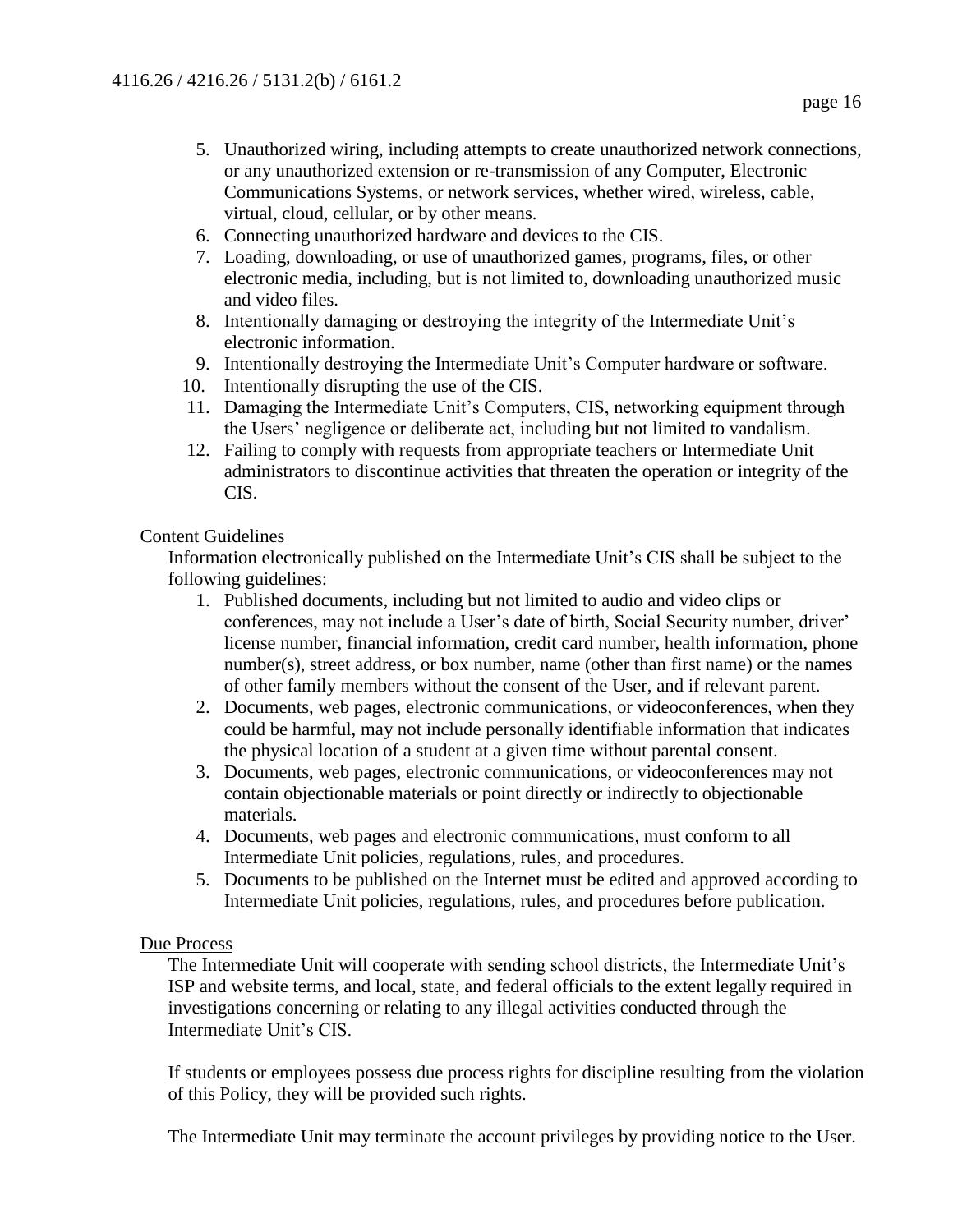## Search and Seizure

Users' violations of this Policy and any other Intermediate Unit policies, regulations, rules, or procedures, ISP terms, or the law may be discovered by routine maintenance and monitoring of the Intermediate Unit CIS, or any method stated in this Policy, or pursuant to any legal means.

The Intermediate Unit reserves the right, but not the duty, to inspect, review, or retain electronic communications created, sent, displayed, received, or stored on or over its CIS; to monitor, track, log, access, or otherwise inspect; and/or report all aspects of its CIS. This includes items related to any personal Computers, network, Internet, Electronic Communication Systems, databases, files, software, and media that individuals may bring onto the Intermediate Unit's property, or to the Intermediate Unit events, that were connected to the Intermediate Unit's network, and/or that contain Intermediate Unit programs, or Intermediate Unit or Users' data and information, in accordance with the law, in order to insure compliance with this Policy, other Intermediate Unit policies, regulations, rules, and procedures ISP and website terms, and local, state, and federal laws to protect the Intermediate Unit's resources, and to comply with the law.

USERS SHOULD HAVE NO EXPECTATION OF PRIVACY IN ANYTHING THEY CREATE, STORE, SEND, RECEIVE, OR DISPLAY ON OR OVER THE INTERMEDIATE UNIT'S CIS, INCLUDING THEIR PERSONAL FILES OR ANY OF THEIR USE OF THE INTERMEDIATE UNIT'S CIS. The Intermediate Unit reserves the right to record, check, receive, monitor, track, log access and otherwise inspect any or all CIS use and to monitor and allocate fileserver space.

Everything that Users place in their personal files should be entered with the knowledge and understanding that it is subject to review by a third party.

# Copyright Infringement and Plagiarism

Federal laws, cases, policies, regulations, and guidelines pertaining to copyrights will govern the use of material accessed through the Intermediate Unit resources. Users must make a standard practice of requesting permission from the holder of the work, or complying with the Fair Use Doctrine, and/or complying with license agreements. Employees will instruct Users to respect copyrights, request permission when appropriate, and to comply with the Fair Use Doctrine, and/or license agreements. Employees will respect and comply as well. 17 U.S.C. § 101 et seq.

Violations of copyright law can be a felony and the law allows a court to hold individuals personally responsible for infringing the law. The Intermediate Unit does not permit illegal acts pertaining to the copyright law. Therefore, any User violating the copyright law does so at their own risk and assumes all liability.

Violations of copyright law include, but are not limited to, making unauthorized copies of any copyrighted material (such as commercial software, text, graphic images, audio and video recording), distributing copyrighted materials over Computer networks, remixing or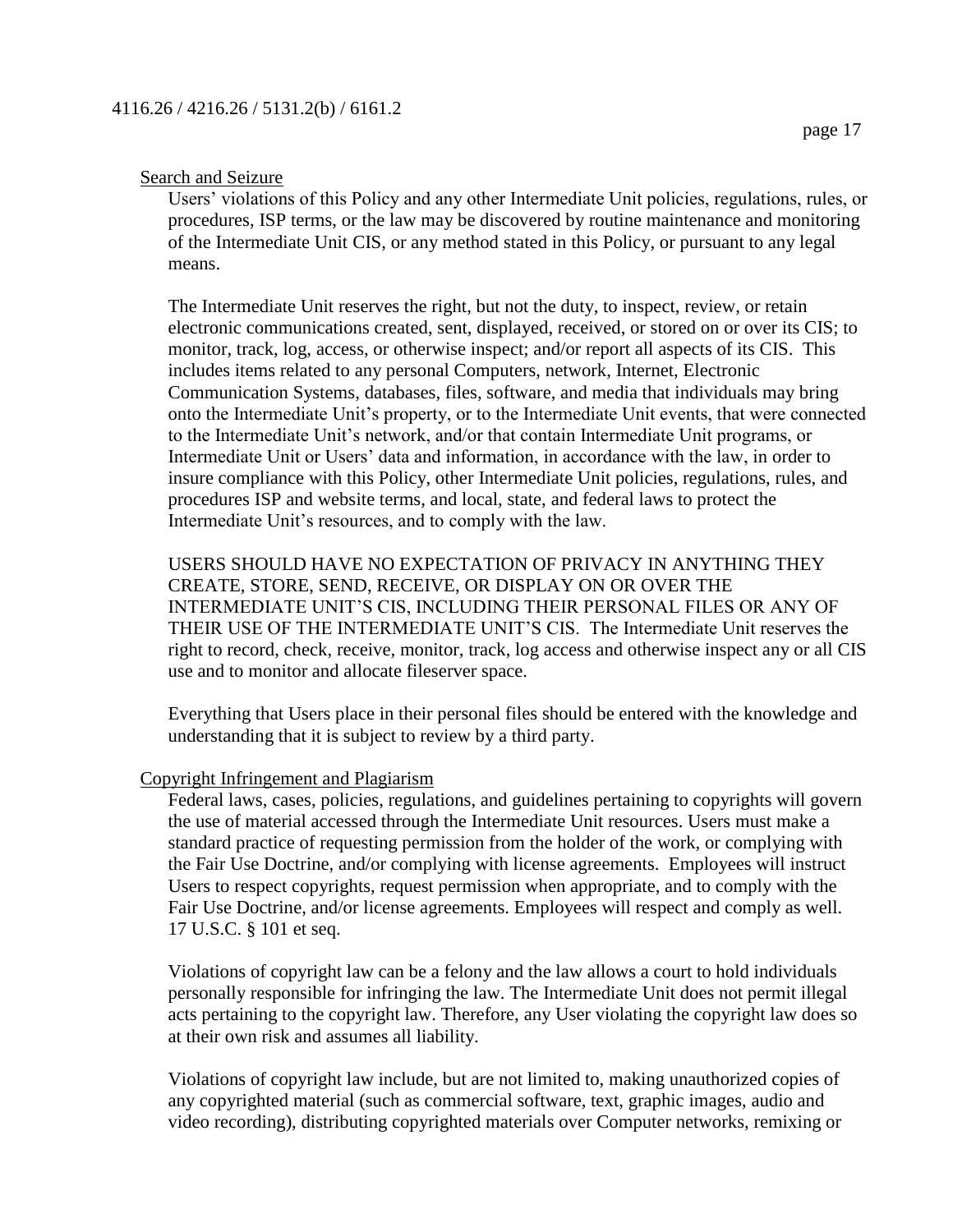preparing mash-ups that violate the law, and deep-linking and framing into the content of others' websites. Further, the illegal installation of copyrighted software or files for use on the Intermediate Unit's Computers is expressly prohibited. This includes all forms of unlicensed software – shrink-wrap, clickwrap, browsewrap, and electronic software downloaded from the Internet.

No one may circumvent a Technology Protection Measure that controls access to a protected work unless they are permitted to do so by law. No one may manufacture, import, offer to the public, or otherwise traffic in any technology, product, service, device, component or part that is produced or marketed to circumvent a technology protection measure to control access to a copyright protected work. 17 U.S.C. § 1202.

Intermediate Unit guidance on plagiarism will govern use of material accessed through the Intermediate Unit's CIS. Users must not plagiarize works that they find. Teachers will instruct students in appropriate research and citation practices. Users understand that use of the Intermediate Unit's CIS may involve the Intermediate Unit's use of plagiarism analysis software being applied to their works.

#### Selection of Material

Intermediate Unit policies, regulations, rules, and procedures on the selection of materials will govern use of the Intermediate Unit's CIS.

When using the Internet for class activities, teachers will select material that is appropriate in light of the age of the students and that is relevant to the course objectives. Teachers must preview the materials and websites they require or recommend students access to determine the appropriateness of the material contained on or accessed through the website. Teachers must provide guidelines and lists of resources to assist their students in channeling their research activities effectively and properly. Teachers will assist their students in developing the critical thinking skills necessary to ascertain the truthfulness of information, distinguish fact from opinion, and engage in discussions about controversial issues while demonstrating tolerance and respect for those who hold divergent views.

## Intermediate Unit Website

The Intermediate Unit has established and maintains a Website and will develop and modify its web pages that will present information about the Intermediate Unit under the direction of the Executive Director, and/or designee. Publishers must comply with this Policy, other Intermediate Unit policies, regulations, rules, procedures, ISP and website terms, and local, state, and federal laws.

The Intermediate Unit may limit its liability by complying with the Digital Millennium Copyright Act's safe harbor notice and takedown provisions. 17 U.S.C. § 512.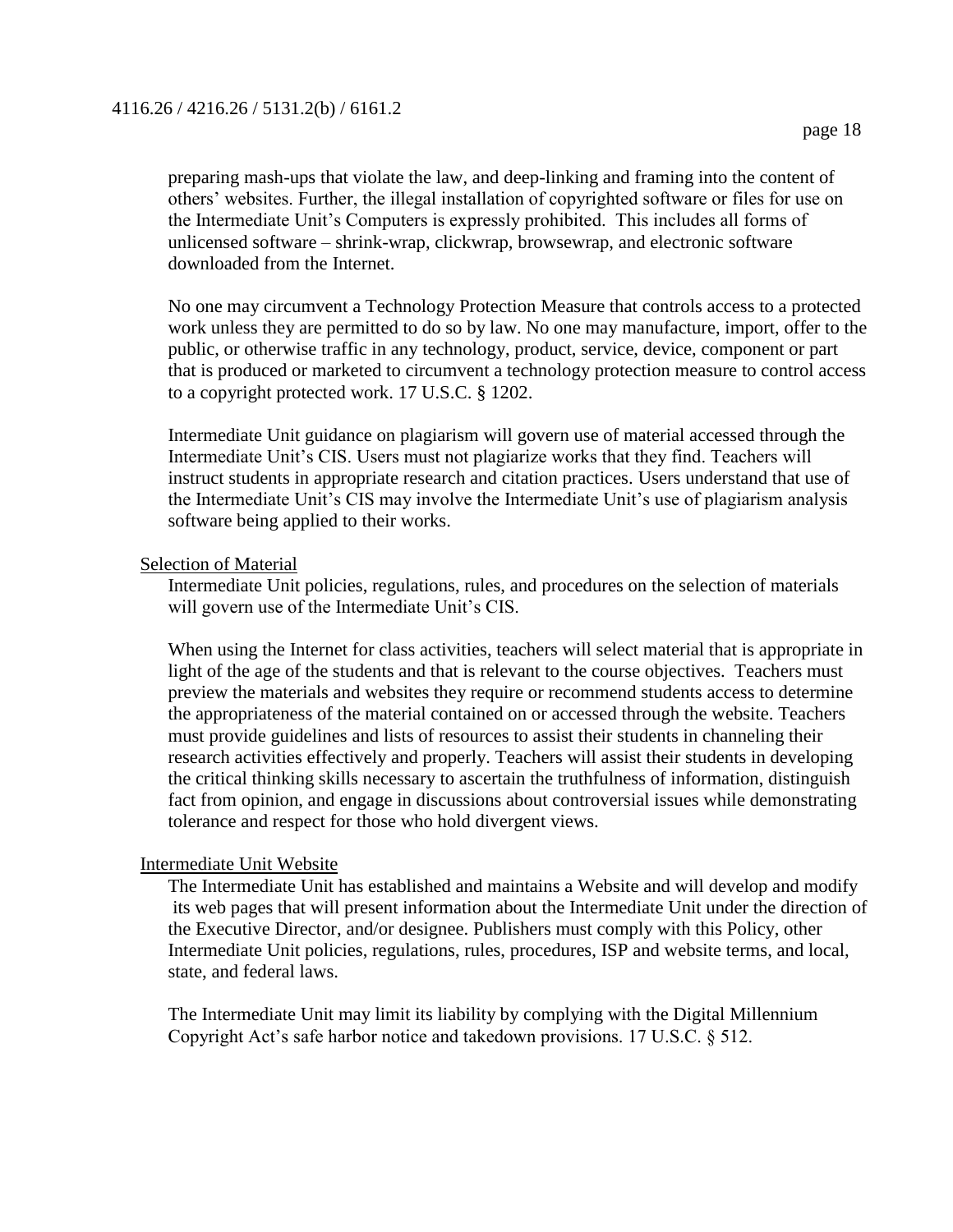## Blogging

If an employee, student or Guest creates a blog with their own resources and on their own time, the employee, student, or Guest may not violate the privacy rights of employees and students, may not use Intermediate Unit personal and private information/data, images, equipment, resources, and infringed copyrighted material in their blog, and may not disrupt the Intermediate Unit. See also the Intermediate Unit's Social Media Policy, and its accompanying Social Media Administrative Regulations.

Contrary conduct will result in actions further described in the Consequences for Inappropriate, Unauthorized and Illegal Use section of this Policy, and provided in relevant Intermediate Unit policies, regulations, rules, and procedures.

#### Safety and Privacy

To the extent legally required, Users of the Intermediate Unit's CIS will be protected from harassment or commercially unsolicited electronic communication. Any User who receives threatening or unwelcome communications must immediately send or otherwise provide them to the Executive Director, and/or designee. 47 U.S.C. § 254.

Users must not post unauthorized personal contact information about themselves or other people on the CIS. Users may not steal another's identity in anyway, may not use spyware, cookies, or other program code, keyloggers, and may not use Intermediate Unit or personal technology or resources in any way to invade another's privacy. Additionally, Users may not disclose, use or disseminate confidential and personal information about students or employees, unless legitimately authorized to do so. Examples include, but are not limited to, revealing biometric data, student grades, Social Security numbers, dates of birth, home addresses, telephone numbers, school addresses, work addresses, credit card numbers, health and financial information, evaluations, psychological reports, educational records, reports, and resumes or other information relevant to seeking employment at the Intermediate Unit. 47 U.S.C. §254.

If the Intermediate Unit requires that data and information be encrypted, Users must use Intermediate Unit authorized encryption to protect their security.

Student Users, by their use of the Intermediate Unit's CIS, agree not to meet with someone they have met online unless they have parent(s)/guardian(s) consent.

#### Cloud, Virtual, and Online Storage of Intermediate Unit Information and Data

Users must keep all Intermediate Unit protected (including but not limited to personally identifiable, confidential, and sensitive employee and student) information and data in the Intermediate Unit's and its contracted parties' storage (whether a public or private cloud, virtual, or online), unless permission is granted in writing by the Executive Director, and/or designee, or are permitted by Intermediate Unit policy, regulation, rule, or procedure. The Intermediate Unit must be provided access to its information and data. Users must be certain to protect the privacy and security of Intermediate Unit information and data.